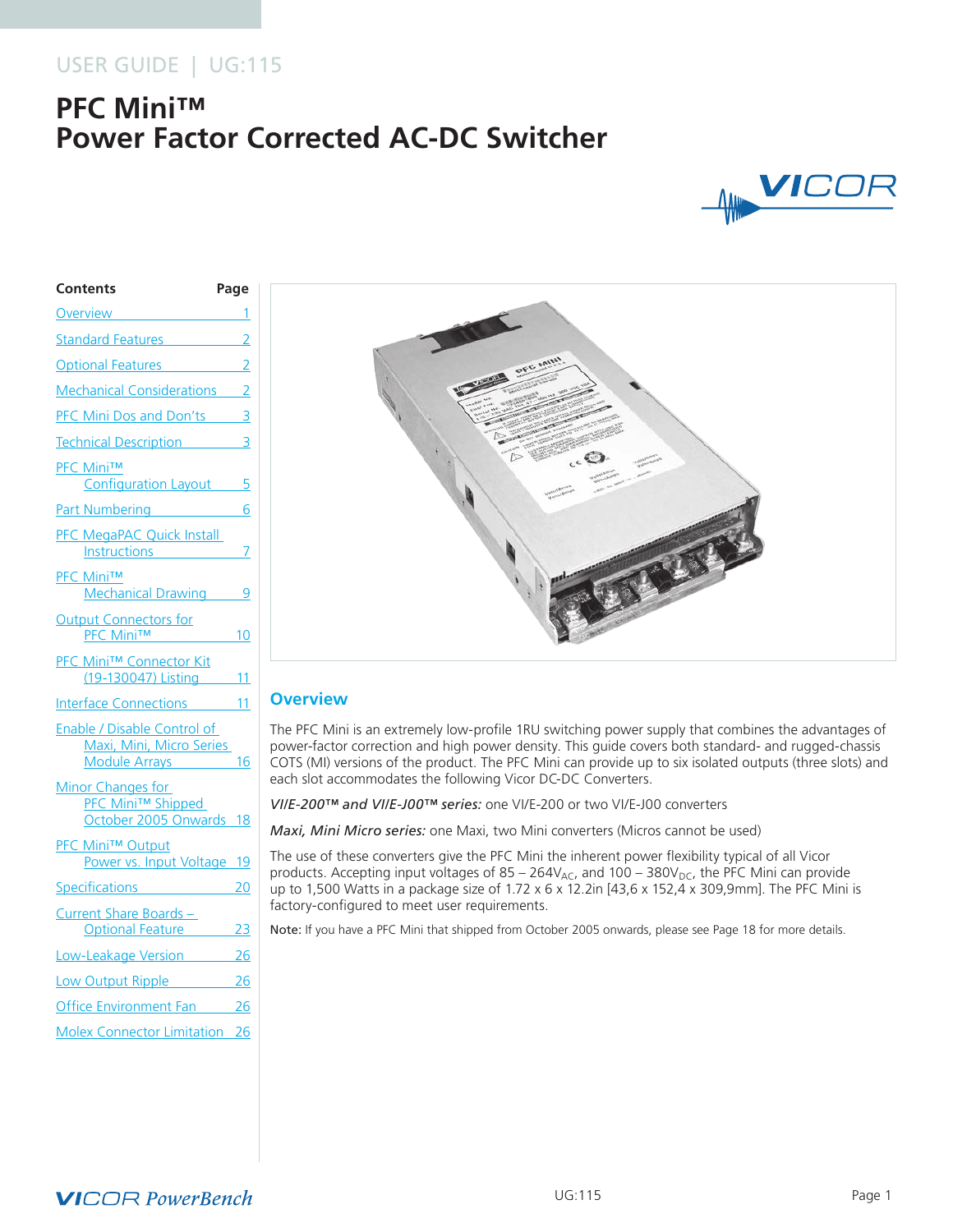# <span id="page-1-0"></span>**Standard Features**

- Power factor correction: 0.99 at 115 $V_{AC}$ ; 0.95 at 230 $V_{AC}$
- Universal input:  $85 264V_{AC}$ ,  $47 500Hz$ , or  $100 380V_{DC}$
- Power output: 1,500W at 230V<sub>AC</sub>; 800W at 115V<sub>AC</sub>
- $\blacksquare$  Up to six isolated outputs (three slots)
- $\blacksquare$  Fan cooled
- Full power to 45°C; half power at 65°C

| $\blacksquare$ Conducted EMI: |                                               |
|-------------------------------|-----------------------------------------------|
| VI-200™/VI-J00™ series:       | Maxi, Mini, Micro series:                     |
| FCC Class B                   | FCC Class A                                   |
| <b>FN55022 Class B</b>        | <b>FN55022 Class A</b>                        |
|                               | (certain configurations meet EN55022 Class B) |

- Harmonic distortion complies with EN61000-3-2
- AC Power OK status signal
- Autosense (for more information, see Page 8 and Page 13)
- Output overcurrent protection on all outputs
- Output overvoltage protection (not applicable when using VI-J00)
- Output overtemperature limiting (not applicable when using VI-J00)
- Ride-through (hold-up) time:  $>20$ ms at 1,200W load (nominal line)
- $\blacksquare$  Size: 1.72 x 6 x 12.2in [43,6 x 152,4 x 309,9mm]
- n Safety agency approvals: CE Mark, cTÜVus, UL (Note: certain MI chassis may not carry all safety certs.)

### **Optional Features**

- $\blacksquare$  Extended temperature range output converters
- Current share board see Page 23
- RAM™ modules for low noise applications see Page 26
- Connector kit available (#19-130047)
- Low leakage available see Page 26
- Office environment fan see Page 26
- $\blacksquare$  MI-chassis-specific options:
	- Mil-STD-810 for shock and vibration
	- Mil-STD-704 and -1399 for overvoltage and transients
	- –40°C Operation
	- $\blacksquare$  Conformal coating contact factory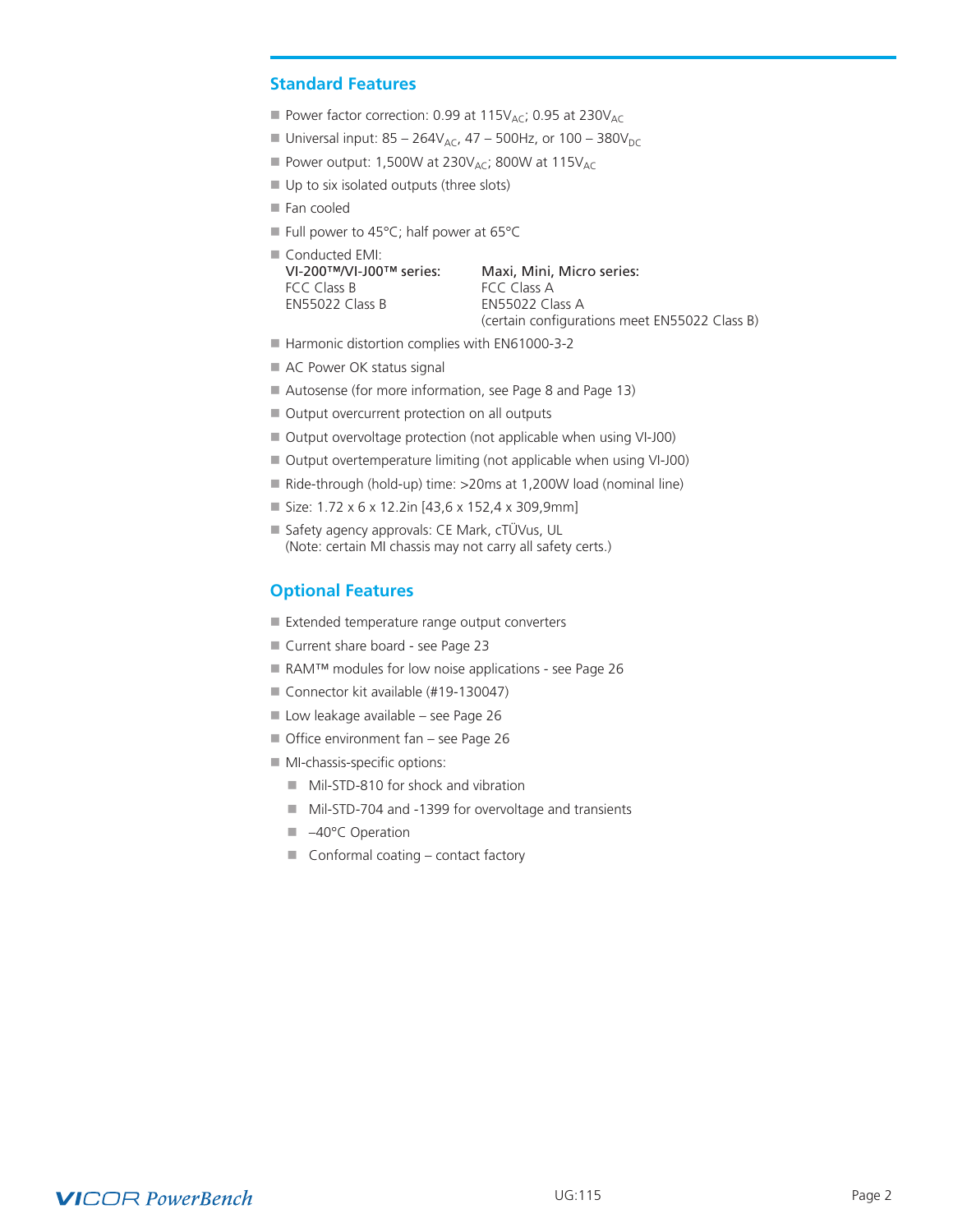# <span id="page-2-0"></span>**Mechanical Considerations**

The PFC Mini™ can be mounted on either of two surfaces using standard 8-32 (4 mm) size screws. Maximum allowable torque is 4.4in.lbs and the maximum penetration is 0.16in [4mm]. When selecting a mounting location and orientation, the unit should be positioned so airflow is not restricted. Maintain a 2in [5,1cm] minimum clearance at both ends of the PFC Mini and route all cables so airflow is not obstructed. The power supply draws air in at the fan-side/AC-input side and exhausts air out the load side. If airflow ducting is used, avoid sharp turns that could create back pressure. The fans move approximately 20CFM of air.

Avoid excessive bending of output power cables after they are connected to the output terminals. For high-current outputs, use cable ties to support heavy cables and minimize mechanical stress on connectors. Be careful not to short-out to neighboring outputs. The maximum torque recommended on output nuts is 10in.lbs.

Avoid applications in which the unit is exposed to excessive shock or vibration levels. In such applications, a shock-absorbing mount design is required.

# **PFC Mini Dos and Don'ts**

- $\blacksquare$  If sense jumpers are removed, do not leave sense lines open (especially if unit does not have Autosense). Sense lines must be terminated to their respective outputs. Use twisted pair 20 – 22AWG wire when installing remote sense
- $\blacksquare$  NEVER disconnect the +OUT and -OUT load wires while the supply is operating as disconnecting WILL cause damage to the power supply. Ensure load wires connected before remote sense connected.
- $\blacksquare$  To prevent damage to supply, verify polarity of remote-sense connection before turning supply on.
- Always turn the power supply off before disconnecting input or output wires.
- Do not restrict airflow to the unit. The cooling fan draws air into the unit and forces it out at the output terminals.
- $\blacksquare$  Run the output (+/-) power cables next to each other to minimize inductance.
- Do not repair or modify the power supply in any manner. Doing so will void the warranty. Contact Factory.
- $\blacksquare$  Insert proper fault protection at power supply input terminals (i.e., a fuse).
- Use proper size wires to avoid overheating and excessive voltage drop.
- $\blacksquare$  Output voltages over 60V<sub>DC</sub>, whether from individual modules or series arrays, are considered as hazardous secondary outputs under UL60950. Appropriate care must be taken in design implementation of the supply.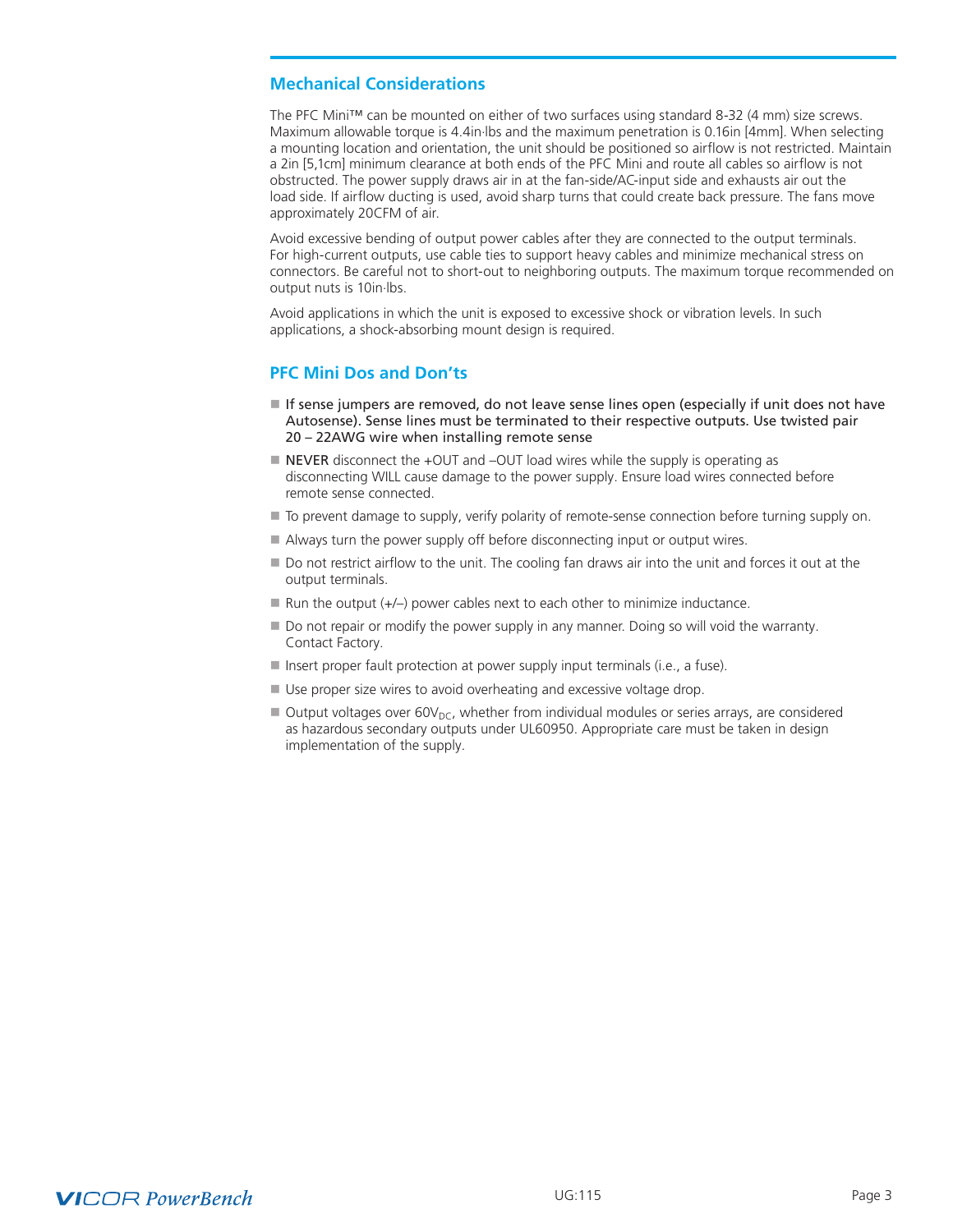# **Technical Description**

The PFC Mini consists of an offline single-phase, power-factor-corrected front end, EMI filter, cooling fan, customer interface, associated housekeeping circuits and a selection of Vicor DC-DC converters.

Input AC mains voltage is applied to a terminal block. The input current is passed through an EMI filter designed to meet conducted noise limit "B" specifications in FCC Part 15 and EN55022, Class B (with VI-200™/VI-J00™ series modules. If Maxi, Mini, Micro series modules are used, it meets FCC Class A and EN55022 Class A. (Certain configurations meet Class B).

At start up, inrush current is limited by a PTC thermistor. The PTC is shunted out shortly after initial power up by a DC bus voltage sense circuit driving a relay. After rectification, the input voltage is put through a boost converter that keeps the AC input current sinusoidal and synchronized with the input AC voltage (in compliance with EN61000-3-2). The boost converter delivers a regulated input to the hold-up capacitors and a high-voltage backplane. The backplane supplies power to the DC-DC converters that provide the desired low-voltage regulated outputs.

Voltage conversion is achieved by the Vicor family of zero-current switching (ZCS) DC-DC converters. These are forward converters in which the main switching element switches at zero current. This patented topology has a number of unique attributes: low switching losses; high-frequency operation, resulting in reduced size for magnetics and capacitors; excellent line and load regulation; wide adjustment range for output; low EMI/RFI emission and high efficiencies.

At initial power up, the PFC Mini™ outputs are disabled to limit the inrush current and to allow the DC bus potential to settle out to the correct operating level. A low-power flyback converter operating with PWM current-mode control converts the high-voltage DC bus into regulated low voltage to power the internal housekeeping circuits and DC cooling fans.

The internal housekeeping  $V_{CC}$  comes up within two seconds after the application of input power. Once the high-voltage bus is within operating limits, the AC Power OK signal asserts to a TTL "1," indicating the input power is OK and enables the power outputs. An auxiliary  $V_{CC}$  output of  $5V_{DC}$  sourcing up to 0.3A is provided for peripheral use.

An output enable / disable function is provided by using an optocoupler to control Vicor DC-DC converters. If the enable / disable control pin is pulled low, the optocoupler turns on and disables the output. The nominal delay associated for an output to come up when measured from release of the enable / disable pin is 5 – 10ms. The General Shut Down function controls all outputs simultaneously and works in a similar manner.



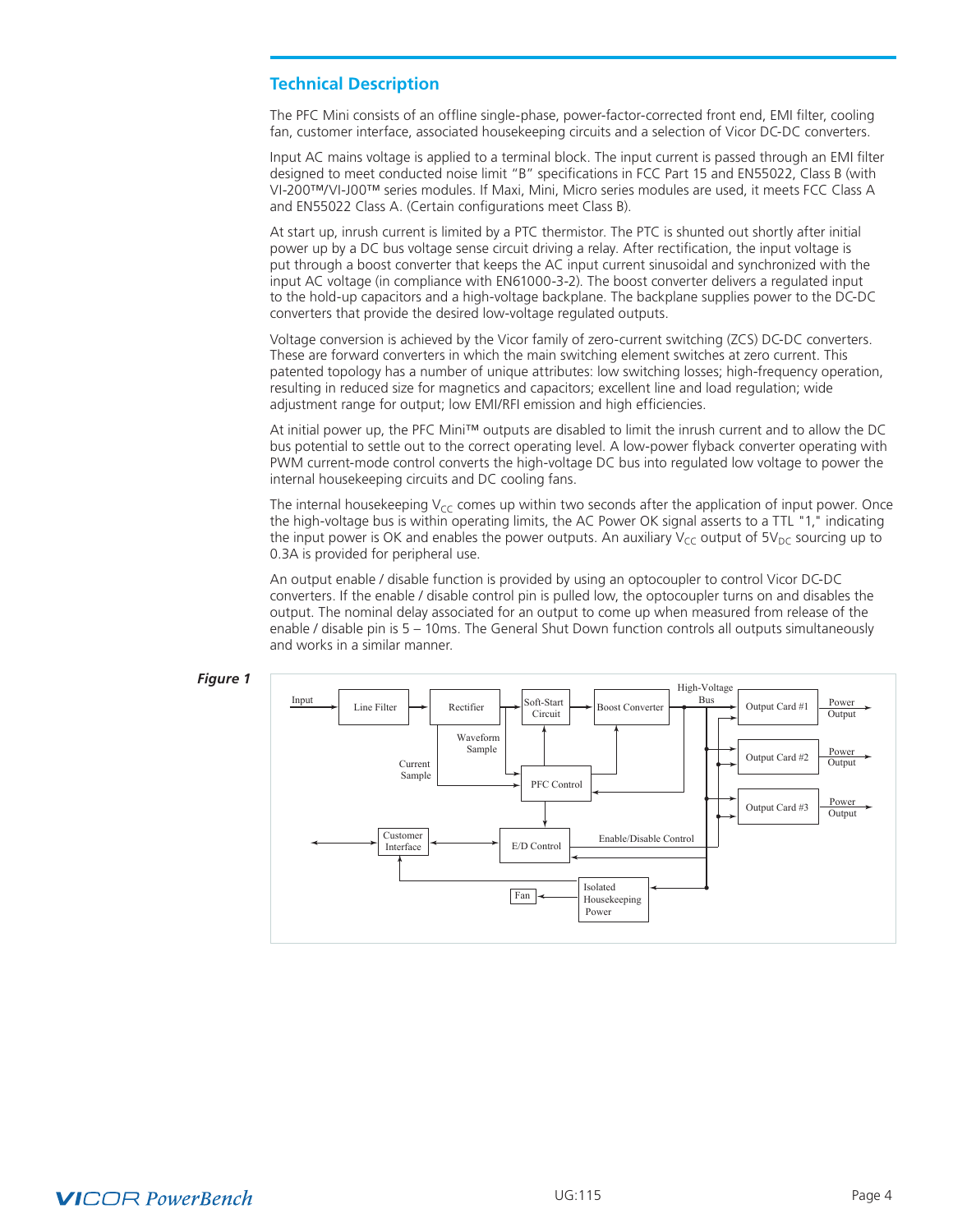# **PFC Mini™ Configuration Layout**

<span id="page-4-0"></span>

Shown above are two sample PFC Mini configuration layouts. Due to the configurability nature of the PFC Mini, various output combinations are possible. See Page 11 for more information about your output connections. The PFC Mini has three slots, and each slot accommodates either full- or half-brick modules.

Please note that the maximum output power of the PFC Mini is 1,500W at 230V<sub>AC</sub>, 800W at 115V<sub>AC</sub>, irrespective of the maximum output power of the modules; e.g., if a PFC Mini is configured with three Maxi modules on the configuration sheet, the maximum output power of the module (600W) is listed. However, irrespective of the maximum output power of the three Maxi modules (1,800W), the maximum output power of the PFC Mini is still 1,500W at 230 $V_{AC}$  and 800W at 115 $V_{AC}$ .

When populated with 12V modules, the maximum output power per slot is 500W (with other modules it is 600W). Hence, when a 12V Maxi module is used, the maximum output power is limited to 500W. If a 12V Mini module is used, the maximum output power is limited to 250W.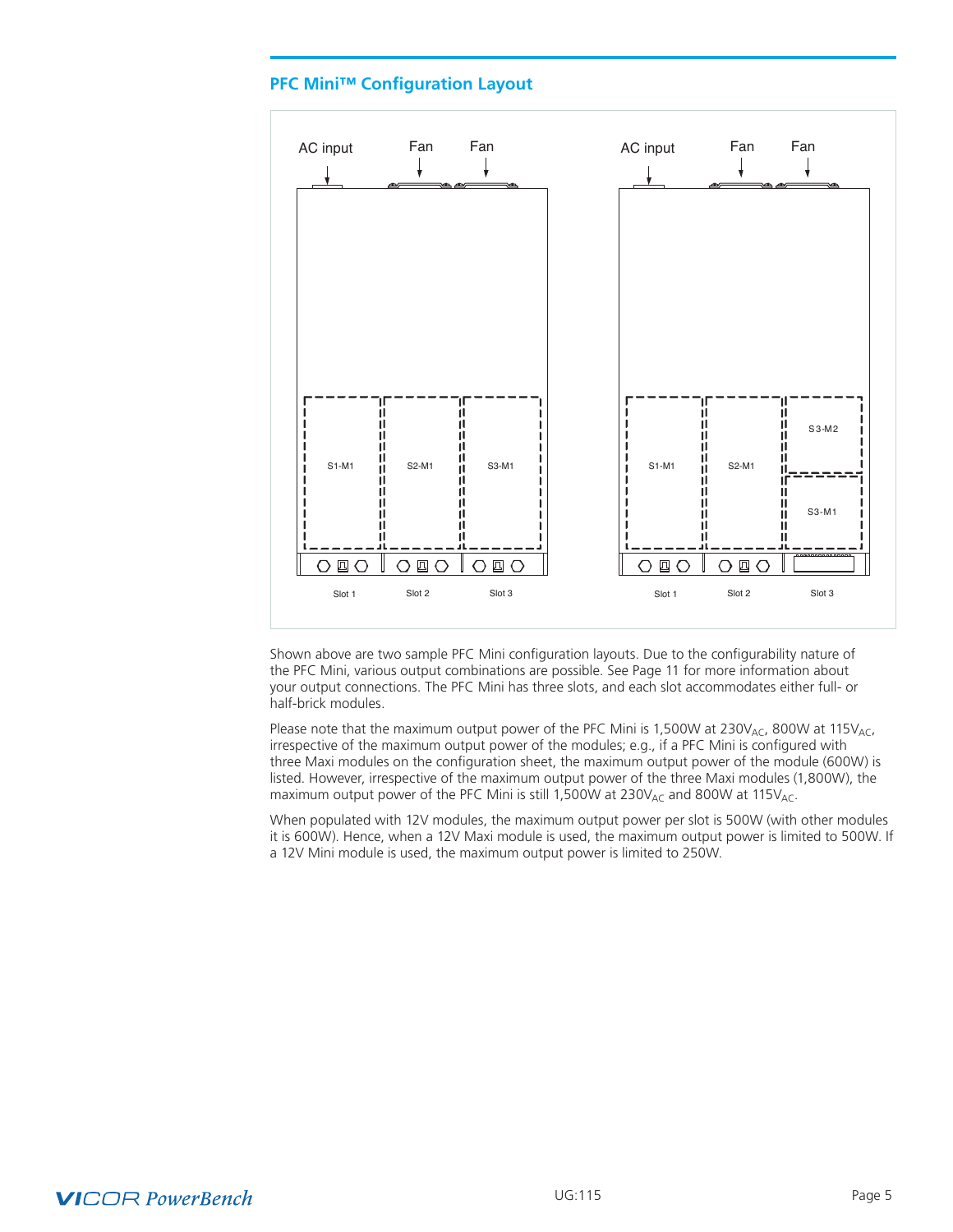<span id="page-5-0"></span>

Configuration Example:

| SLOT#  | <b>VOLTS</b> | <b>AMPS</b> | <b>WATTS</b> | Modules        |
|--------|--------------|-------------|--------------|----------------|
|        | 5.0          | 80          | 800          | V375A5C400BN4* |
| 2      |              |             |              | V375A5C400BN4* |
| 3 (M1) | 5.0          | 10          | 50           | VI-J60-CY-S*   |
| 3 (M2) | 24.0         | 4.2         | 100          | VI-J63-CW-S*   |

\* Actual module part numbers may vary depending on customer configuration

E/D = Enable/Disable

# **Part Numbering**

**PFC Mini™ PMx<sub>1</sub>-x<sub>2</sub> x (x<sub>4</sub>)-xxxx(-x<sub>5</sub>)(-x<sub>6</sub>)**  e.g.: PM4-22-2988 PM1-03B-48 PM3-03-2643-2 PM6-60-2888-2-QF

#### **PM** = PM

- $x_1$  = number of outputs
- $x_2$  = number of VI-200TM/VI-J00TM
- $x_3$  = number of Maxi, Mini
- **x4** = optional standard product designator
- **xxxx** = configuration/customer specific # assigned by Vicor
- 

**x5** = optional factory assigned note **MI** = rugged chassis + **MC** for conformal coated rugged

 $x_6$  = additional option codes revised to orginal configuration

**QF** = quiet fan/office enviornment **LL** = low leakage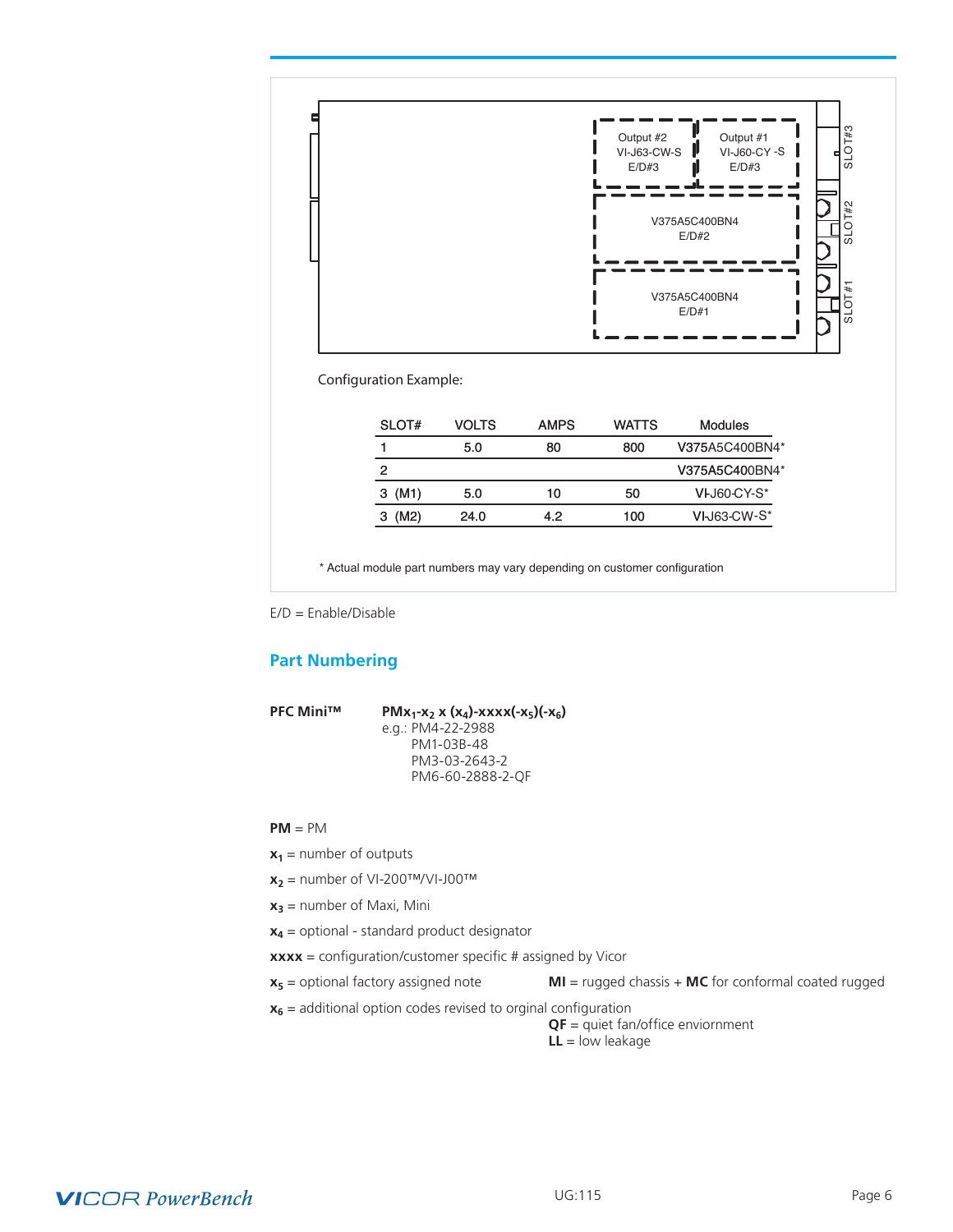# <span id="page-6-0"></span>**PFC MegaPAC™ Quick Install Instructions**

(For mechanical drawing, see Page 9)

# **Mounting the PFC Mini™**

- $\blacksquare$  Mount the PFC Mini on either of two sides.
- Use #8-32 or 4mm mounting screws. Maximum penetration should not exceed 0.16in [4mm].
- $\blacksquare$  Maintain 2in [5,1cm] clearance at both ends of power supply for airflow.

# **Input Connections**

# *Input Power MBJ1*

- Apply input AC power to terminal block MBJ1 using a pressure screw terminal.
- $\blacksquare$  Strip length of AC power conductors to be 0.35 inches.
- $\blacksquare$  Maximum torque is 4.4in $\blacksquare$
- $\blacksquare$  Place a fuse or circuit breaker in the input line for safety requirements.
- $\blacksquare$  The connector manufacturer recommends the wires not be tinned. A ferrule can be used to prevent fraying.

**Output Connections** (see Page 10 for more details on output connectors)

#### *Power Connections*

#### Installing bus bars on output studs (when full-size module is used):

- $\blacksquare$  The right stud is Positive and the left stud is the Return.
- $\blacksquare$  Remove the top nut and place ring lug over output stud.
- $\blacksquare$  Do not remove the lower nut next to the PCB.
- Replace and tighten the nut to a torque of 10 inch pounds. Do Not over-tighten nuts.

#### Installing power connectors with 18-pin molex connectors  $[<sup>a</sup>]$  (when half size module used):

- SxJ1-1, SxJ1-10, SxJ1-11 are Positive for output #1, while pins SxJ1-2, SxJ1-3, SxJ1-12 are the Return.
	- SxJ1-7, S3J1-8 and SxJ1-16 are Positive for output #2, while pins
	- SxJ1-9, SxJ1-17 and SxJ1-18 are the Return. [b]
- Use Molex mating receptacle #39-01-2180 with #44476-3112 terminals.
- Attach 18 24AWG stranded wire using Molex tool #11-01-0199.
- Current PFC Minis have 18-pin SxJ1 connectors.

Note: Effective January 2001, all PFC Mini units have 18-pin connectors (Molex PN#39-01-2180) vs. the 14-pin (Molex PN# 39-01-2140). If you already have a 14-pin design in, remove the harness assembly from the 14-pin connector housing and insert the harness connector pins into the 18-pin connector housing. For further information, contact an Applications Engineer.

[a] Outputs with current molex connectors are limited to 9A/pin (27A per output). [b] Where x refers to the slot number.





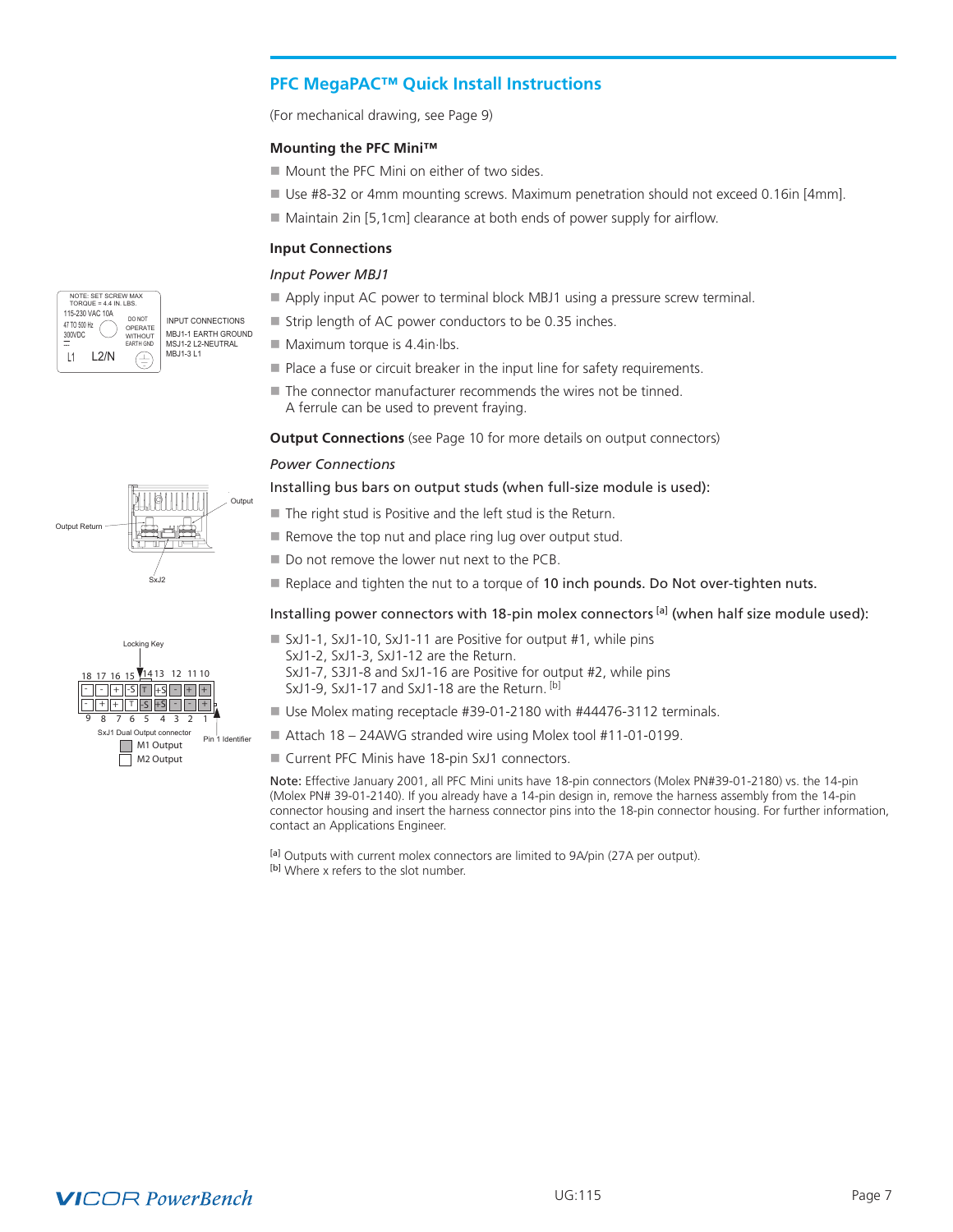#### **Sense Connections**

Note: PFC Mini™ units built after 12/2000 have been equipped with a feature called Autosense. If no sense connections are made, the PFC Mini will automatically operate in local-sense mode. If remote-sense connections are made, the PFC Mini will operate in a remote-sense mode.

For units built before 12/2000 (units without Autosense), Sense connections must ALWAYS be made. Not connecting Sense Lines to their respective outputs can cause failure to the unit.

#### *Sense connections on output connections with studs*

- **PFC Minis are currently shipped with Autosense installed. Those without the Autosense were shipped** with local sense installed. (See note on Page 13)
- If remote sense is desired, remove jumpers MBJ1 and J3, located behind the sense connector.
- Connector pin SxJ2-2 is the +SENSE and SxJ2-3 is the –SENSE.
- $\blacksquare$  Use Molex mating receptacle #50-57-9403 with #16-02-0103 terminals.
- Attach terminals to 20 22AWG stranded twisted pair wire using Molex tool #11-01-0208.
- Attach opposite end of sense lines to point where regulation is desired.
- Verify that sense lines are not cross-connected.

#### *Sense connections on output connection with Molex connectors*

- **PFC Minis are currently shipped with Autosense installed. Those without the Autosense were shipped** with local sense installed. (See note on Page 13)
- If remote sense is desired, remove jumpers on MBJ1 and J3, located on either side of the output connector.
- Connector pin SxJ1-4 is the +SENSE and SxJ1-5 is the -SENSE for output #1. SxJ1-13 is the +SENSE and SxJ1-15 is the –SENSE for output #2.
- Use Molex mating receptacle #39-01-2180 with #39-00-0039 terminals.
- Attach 18 24AWG stranded twisted pair wire using Molex tool #11-01-0197.

#### **Trim Connections**

#### *Trim connections on outputs with studs:*

- $\blacksquare$  SxJ2-1 provides trim access.
- Use Molex mating receptacle #50-57-9403 with #16-02-0103 terminals.
- Attach 20 22AWG stranded wire using Molex tool #11-01-0208.

#### *Trim connections on outputs with Molex connectors:*

- SxJ1-14 provides trim access for output #1, and SxJ1-6 provides trim access for output #2.
- Use Molex mating receptacle #39-01-21 with #39-00-0039 terminals.
- $\blacksquare$  Attach 18 24AWG stranded wire using Molex tool #11-01-0197.

#### **Interface Connections**

- J3-1 to 3 are Enable/Disable for cards 1-3, respectively.
- J3-4 is Signal Ground, J3-5 is +5V, J3-6 is AC Power OK, and J3-7 is General Shutdown.
- Use mating receptacle AMP P/N 205204-4 with terminals AMP P/N 66506-9.
- $\blacksquare$  Attach terminals to 18 24AWG stranded wire.



SxJ1 Dual Output connector  $+$   $+$   $+$   $+$   $+$  $\lceil - \rceil + \lceil - S \rceil + \lceil + S \rceil - \lceil + \rceil +$ 

9 8 7 6 5 4 3 2 1

18 17 16 15 14 13 12 11 10

Locking Key

Remove jumpers for Remote Sense

Remove jumpers for Remote Sense on Output # 1

**Trim Connector**

**Pin**

**Trim Pin Access +SENSE –SENSE**

戸

 $\Box$ 

. . .

**1 2 3**

**SxJ2**

္စံ

Connector J2

Remove jumpers for Remote Sense on Output # 2

 $\frac{\textcircled{\tiny{}}}{\text{}}$ 

 $\overline{\widehat{\odot}}$ 

#### MATING HDWR: HOUSING: AMP P/N 205204-4 SCREW LOCK: AMP P/N 205980-4 TERMINALS: AMP P/N 66506-9 CRIMP TOOL: AMP 58448-3

J3 INTERFACE PIN OUT

J3-1 J3-2 E/D-2 J3-3 E/D-3 E/D-1

- J3-4 SIGNAL GROUND
- J3-5 VCC +5V 300mA
- J3-6 ACOK AC POWER OK
- J3-7 GSD GENERAL SHUTDOWN J3-8 SPARE
- J3-9 SPARE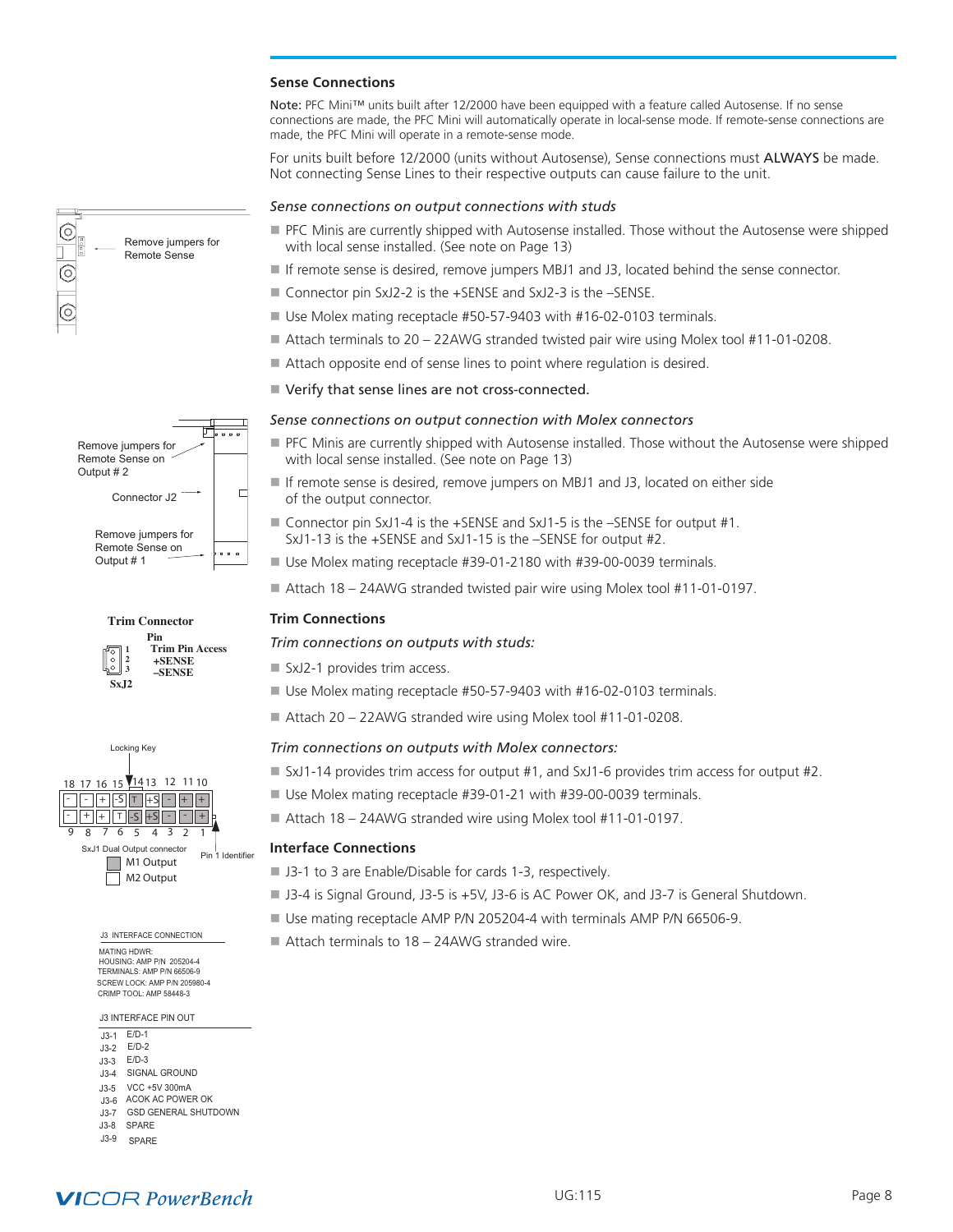<span id="page-8-0"></span>

# **PFC Mini™ Mechanical Drawing**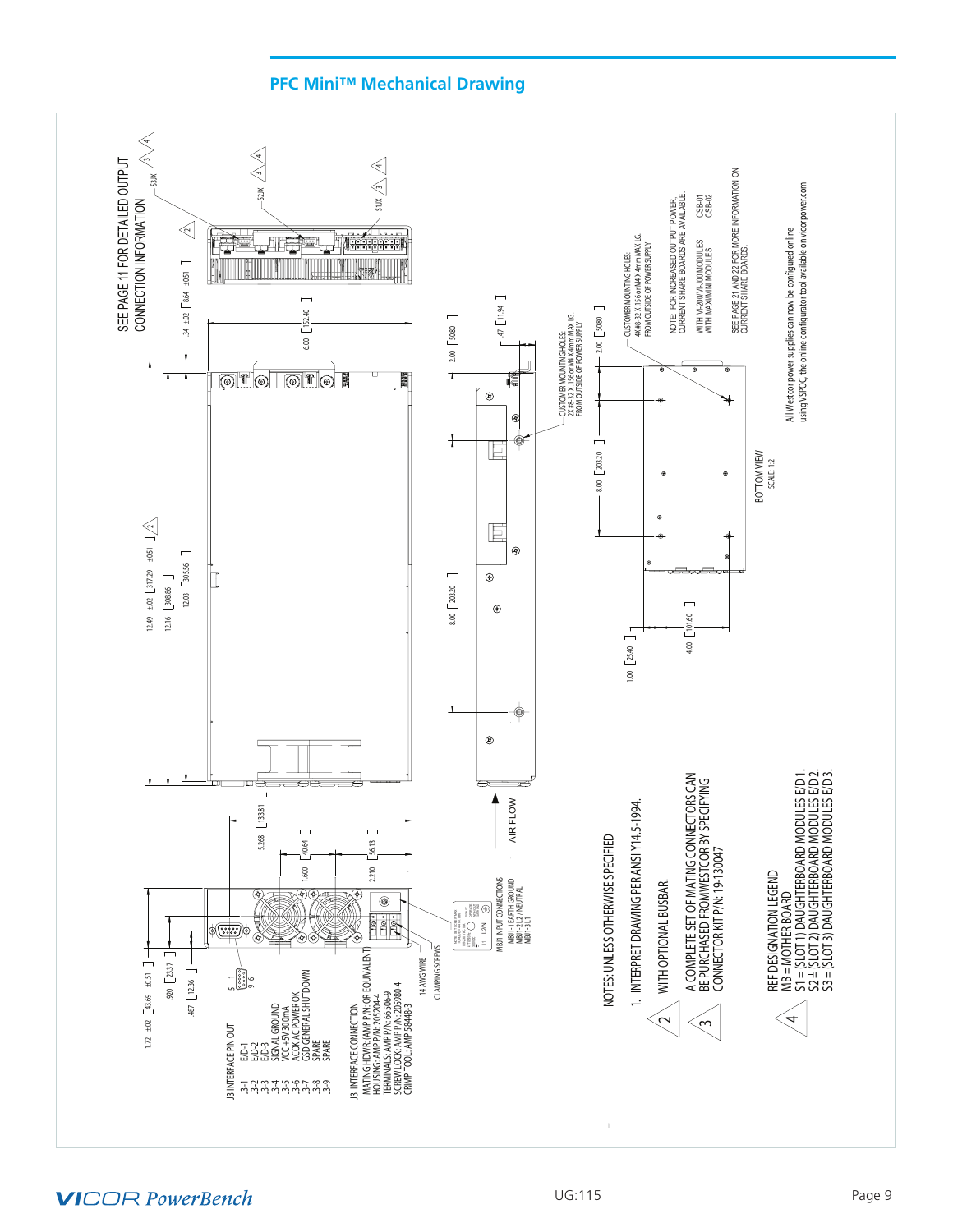<span id="page-9-0"></span>

# **VICOR PowerBench**

2

 $1$  8

9

 6 –OUTPUT M2 7 +SENSE M2

 12 +OUTPUT M2 13 –OUTPUT M2 14 –SENSE M2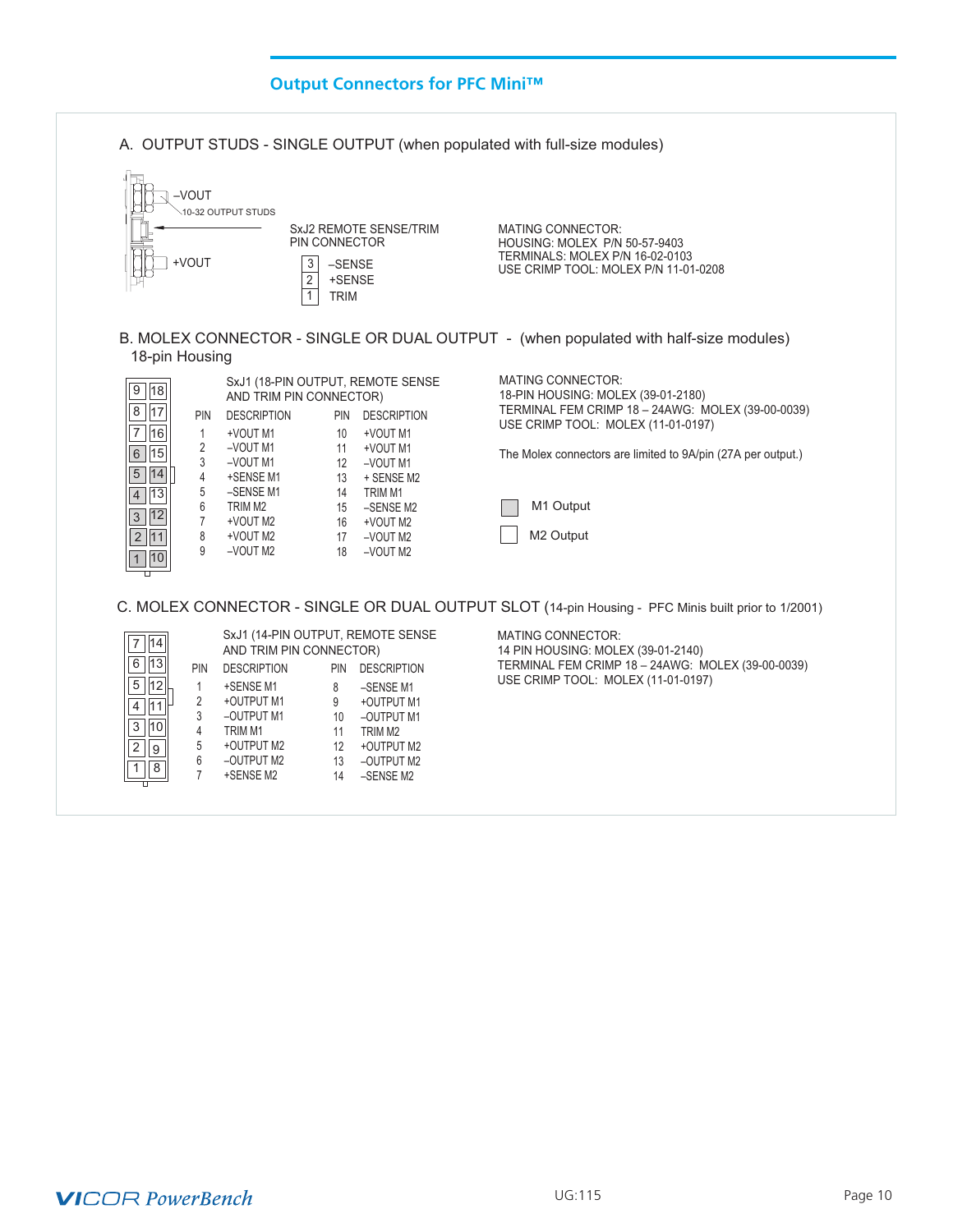# <span id="page-10-0"></span>**PFC Mini™ Connector Kit (19-130047) Listing**

(Available for purchase)

| <b>Item</b>                                            | Qty   | <b>Description</b>                    | Vendor #1    | Part #     |  |
|--------------------------------------------------------|-------|---------------------------------------|--------------|------------|--|
| 1                                                      | 3     | HOUSING 3 POS .100 CTR W/LATCH        | <b>MOLEX</b> | 50-57-9403 |  |
| 2                                                      | 10    | TERM FEM CRIMP 22-24AWG SEL GOLD      | <b>MOLEX</b> | 16-02-0103 |  |
|                                                        | $***$ | CRIMP TOOL FOR ITEM 2                 | <b>MOLEX</b> | 11-01-0208 |  |
| 3                                                      |       | HOUSING FEMALE D-SUB 09 PIN           | AMP          | 205204-4   |  |
| 3                                                      | 10    | TERM MALE CRIMP 22 – 24 AWG TIN       | AMP          | 66506-9    |  |
| 3<br>SCREW LOCK MALE (1 PAIR)                          |       | AMP                                   | 205980-4     |            |  |
| $***$                                                  |       | CRIMP TOOL FOR ITEM 3                 | AMP          | 58448-3    |  |
| $\overline{4}$<br>3<br>HOUSING 18 POS .165 CTR W/LATCH |       |                                       | <b>MOLEX</b> | 39-01-2180 |  |
| 5                                                      | 60    | TERM FEM CRIMP 18 - 24AWG SEL GOLD    | <b>MOLEX</b> | 39-00-0039 |  |
| $***$                                                  |       | CRIMP TOOL FOR ITEM 5                 | <b>MOLEX</b> | 11-01-0197 |  |
| 6<br>60<br>TERM FEM CRIMP 16AWG SEL GOLD               |       | <b>MOLEX</b>                          | 45750-3211   |            |  |
| $***$                                                  |       | CRIMP TOOL FOR ITEM 6<br><b>MOLEX</b> |              | 11-01-0199 |  |
| ** ITEMS FOR REFERENCE ONLY (NOT INCLUDED IN KIT)      |       |                                       |              |            |  |

# **Interface Connections**

#### **Chassis Input Power Terminals (MBJ1)**

Input AC power is applied to terminal block MBJ1 using a pressure screw terminal that accepts a maximum wire size of 14AWG. The insulation should be stripped 0.35 inches and the maximum torque applied to the screws should not exceed 4.4in.lbs. The connector manufacturer recommends the wires not be tinned. A ferrule (Phoenix P/N 32-00-58-0, provided in optional connector kit) can be used to prevent fraying. MBJ1-1 (GND) is Earth Ground for safety; MBJ1-2 (L2) and MBJ1-3 (L1) are the other "hot" connections.

A fault clearing device, such as a fuse or circuit breaker, with a maximum 15A rating at the power supply input is required for safety agency compliance. It should be sized to handle the start up inrush current of 8.5A<sub>PK</sub> at 115 $V_{AC}$  and 17A<sub>PK</sub> at 230 $V_{AC}$ .



#### **Output Power Connections**

There are two types of output power terminals available in the PFC Mini. Outputs from full-sized converters are terminated in two 10-32 plated steel bolts. The positive polarity of the output is the right bolt when viewed from the output end. Outputs from half-sized converters terminate in a Molex connector.

Note: The Molex connectors are limited to 9A/pin (27A/output). Each power output is isolated, so outputs of positive or negative polarity can be configured through proper selection of the output reference terminal.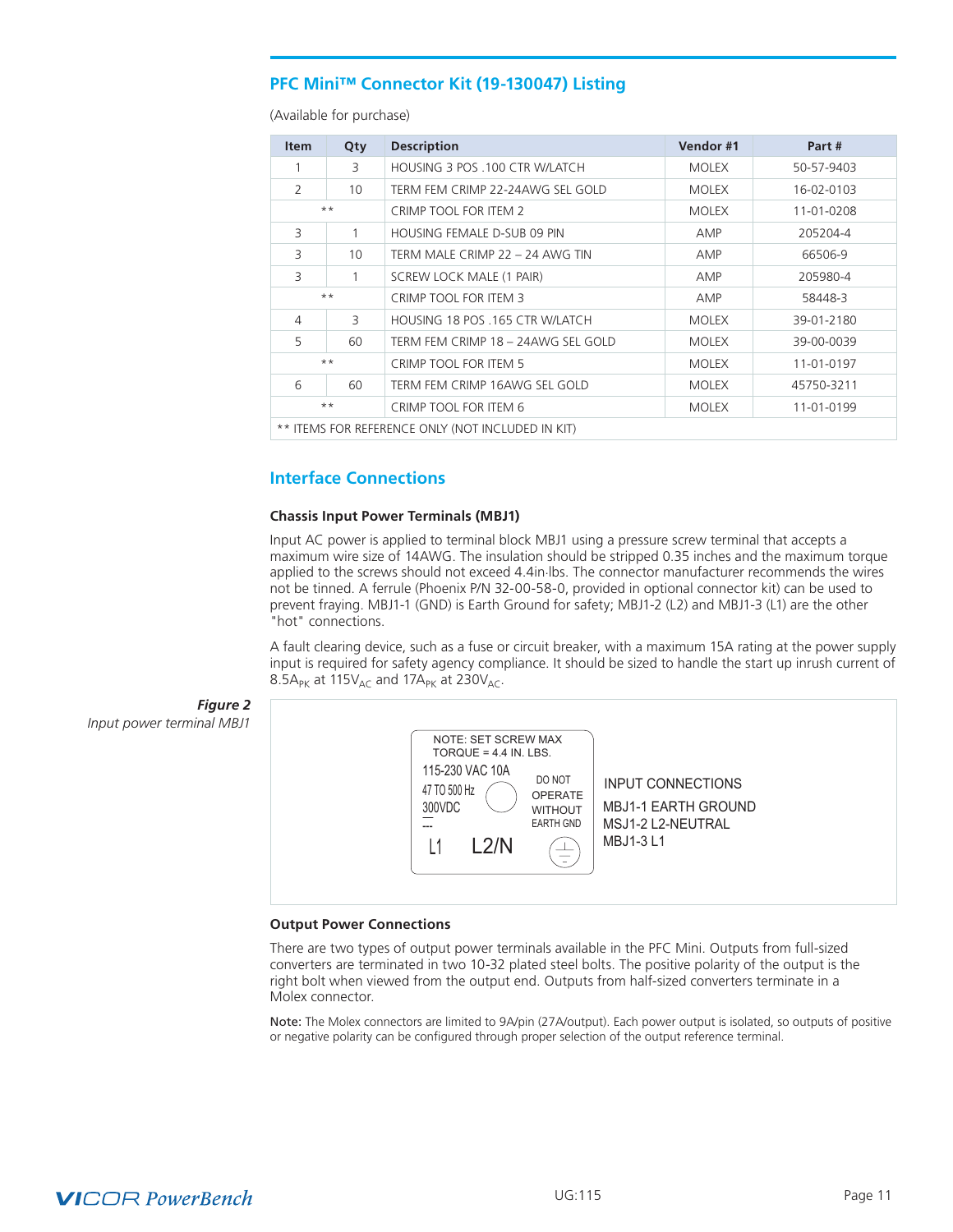In order to minimize parasitic-cable inductance and reduce EMI, the output power cables should be routed in close proximity to one another and large current loops should be avoided. To avoid excessive voltage drop, do not undersize power cables, especially for high-current outputs. Excessive cable inductance coupled with large-capacitive loading can introduce instability in switching power supplies. This problem can be avoided with proper system design. Consult the Vicor Applications Engineering Department for assistance with applications that use long cable lengths and excessive load capacitance.

Note: Effective January 2001, PFC Minis using VI-J00 modules on a dualboard (dual output) now require an 18-pin connector (Molex PN# 39-01-2180) vs. a 14-pin (Molex PN# 39-01-2140), making them the same as dualboards with Mini converters. If you already have a 14-pin design in, the change to the 18-pin should not affect your design in. Remove the harness assembly from the 14-pin connector housing and insert the harness connector pins into the 18-pin connector housing. Contact Field Applications for further information.

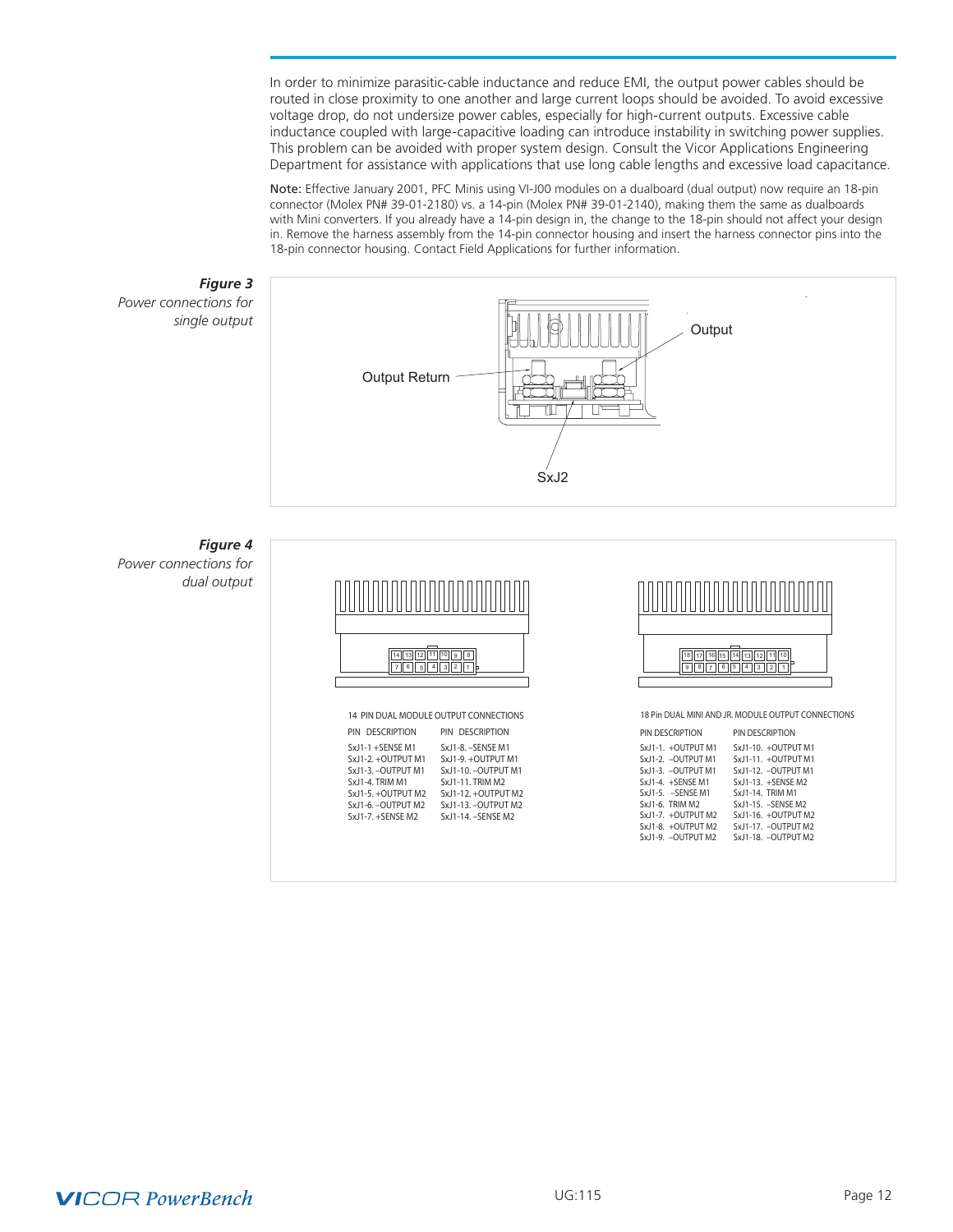#### **+SENSE/ –SENSE (SxJ2/SxJ1)**

Current PFC Mini™ units are shipped with Autosense installed. If the unit does not have Autosense, sense selection is very important. In units without Autosense, the sense lines for the outputs are shipped from the factory with local sense installed. If remote sense is desired the local-sense jumpers can be removed for individual outputs. If the local-sense jumpers are removed, the sense lines must be connected for remote sense. Leaving the sense lines open will prevent proper output regulation and can result in damage to the unit.

When local sense is used, the power supply will regulate the output at the output terminals. The voltage appearing at the load may drop slightly due to voltage drop in the power cables. If it is necessary to compensate for voltage drop along the output power cables, the output can be trimmed up or configured for remote sense. Use stranded twisted pair 20 – 22AWG wire for the remote-sense lines. Remote sense can compensate for a voltage drop of up to 0.5V, or 0.25V on each leg.

Installing remote sense requires the local-sense jumpers to be removed. On single output cards, the local-sense jumpers are located behind the sense connector on MBJ1 and J3. To remove the jumpers, make certain the power to the supply is off and pull them off the connectors MBJ1 and J3. On dual output cards, the local-sense jumpers are on either side of the output connector at MBJ1 and J3. The jumpers at MBJ1 are for output #1 and the jumpers at J3 are for output #2.

The sense connector for a single output board is a 3-pin connector providing the +SENSE connection on SxJ2-2 and the –SENSE connection on SxJ2-3. The sense connector for a dual output board is an 18-pin connector that also provides the output and trim connections. +SENSE and –SENSE for the first output are located on SxJ1-4 and SxJ1-5, respectively. +SENSE and –SENSE for the second output are located on SxJ1-13 and SxJ1-15, respectively.

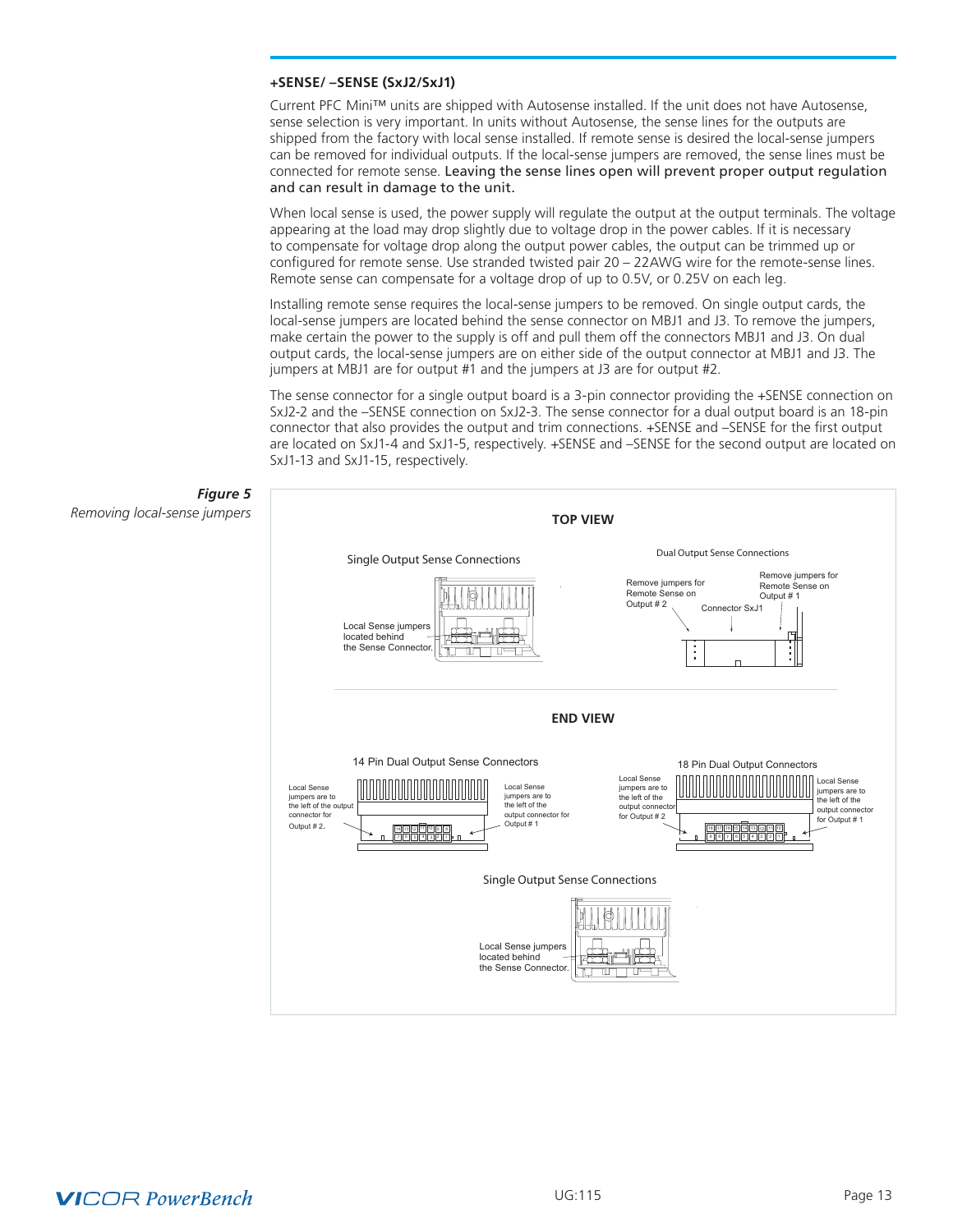

# *Figure 7 External trim*



# *Table 1*

*Module internal reference voltages and Thevenin resistances*

| <b>Output Module</b>                   | $V_{RFF}$ | R <sub>TH</sub>    |
|----------------------------------------|-----------|--------------------|
| $V1-200$ ™/VI-J00™ ≥3.3V               | 2.5V      | 10.0k <sub>Q</sub> |
| $VI-200/VI-100 < 3.3 V$                | 0.97V     | 3.88k <sub>0</sub> |
| Maxi, Mini Micro series (Predefined)   | 1 2 3 V   | $1k\Omega$         |
| Maxi, Mini Micro series (User Defined) | 1 2 3 V   | Consult Factory    |

# **External Trim (SxJ2/SxJ1)**

The Trim pin at SxJ2 is referenced to the –SENSE pin and can be used for external control of the output voltage. For dual-output cards, the trim pins are available at SxJ1-14 and SxJ1-6 for outputs 1 and 2, respectively. A 10% increase to the trim pin voltage will result in a 10% increase in output voltage. Reducing the trim-pin voltage by 10% will result in a 10% decrease in output voltage.

Note: Converters are sometimes pre-trimmed at the factory if a non-standard output voltage is requested. If a non-standard voltage is requested, the resistor calculations will differ from those that follow. Consult Vicor Applications Engineering for assistance.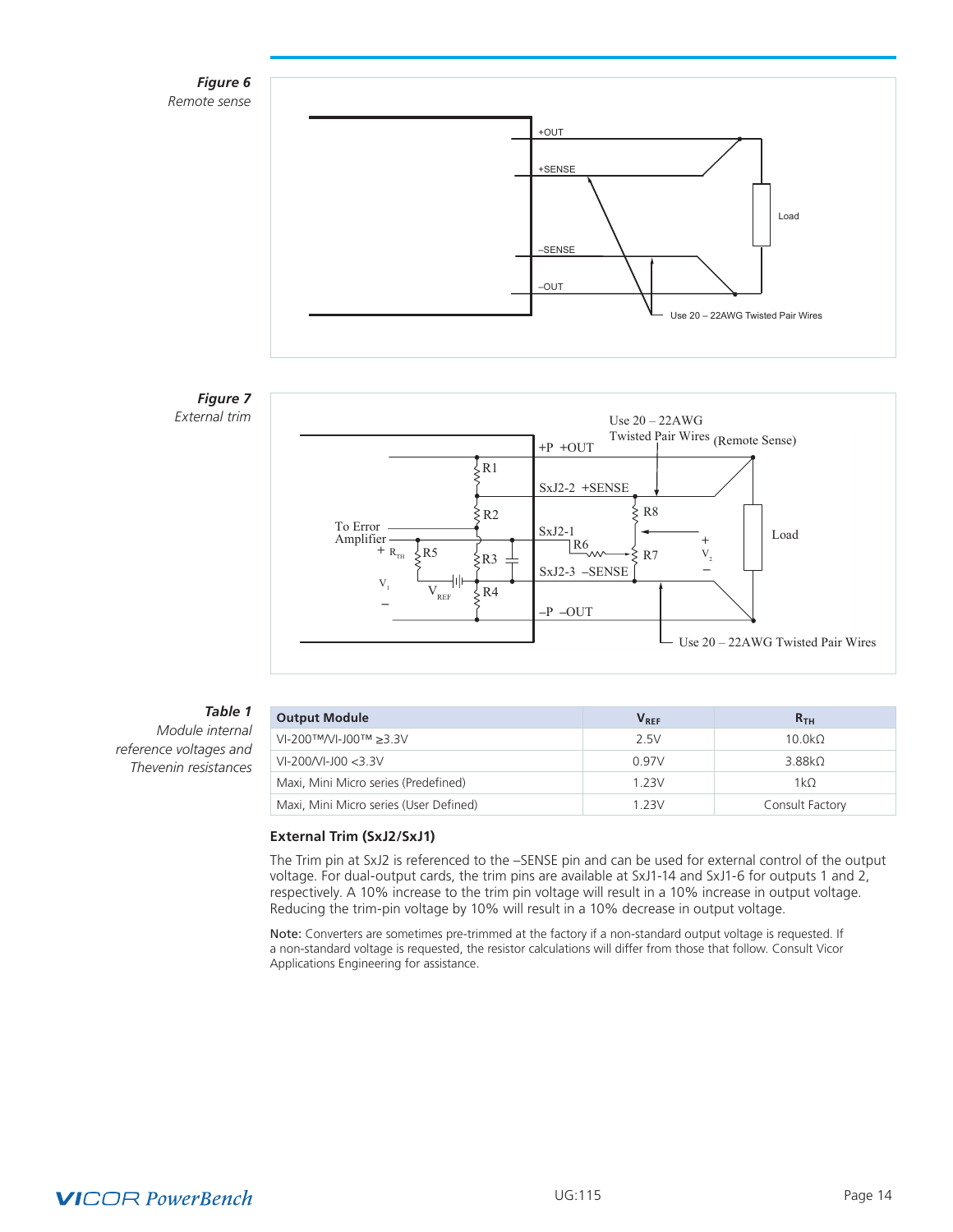#### *Example:*

#### ±10% Trim adjust on a 12V nominal output.

Figure 7 shows a typical variable trim circuit. Using a 10kΩ trimpot (R7), the resistor values for R6 and R8 can be calculated as follows:

| $V_1 = V_{REF} + 10\% = 2.75V$                                                           | Given: $V_{\text{BFE}} = 2.5V$ (see Table 1) |
|------------------------------------------------------------------------------------------|----------------------------------------------|
| $I_{BS} = (2.75V - V_{BFE})/R_{TH} = (2.75V - 2.5V)/10k\Omega = 25\mu A$                 | Given: $R_{TH} = 10k\Omega$ (see Table 1)    |
| Setting the bottom limit:                                                                |                                              |
| $V_{BB} = 2.5V - 10\% = 2.25V$                                                           |                                              |
| And since $I_{BS} = I_{BS} = 25 \mu A$ ,                                                 |                                              |
| $R6 = V_{B6}/I_{B6} = 2.25 \text{V}/25 \mu\text{A} = 90 \text{k}\Omega$                  |                                              |
| $V_2 = V_1 + V_{BS} = 2.75V + 2.25V = 5V$                                                |                                              |
| $I_{B2} = V_2/RT = 5V/10k\Omega = 500\mu A$                                              |                                              |
| $I_{\text{RB}} = I_{\text{B7}} + I_{\text{BB}} = 525 \mu \text{A}$                       |                                              |
| $V_{BB} = (V_{NOM} + 10\%) - V_2 = 13.2 - 5V = 8.2V$                                     | Given: $V_{NOM} = 12V$                       |
| $R8 = V_{\text{R}8}/I_{\text{R}8} = 8.2 \text{V}/525 \mu\text{A} = 15.62 \text{k}\Omega$ |                                              |

# CONSULT APPLICATIONS ENGINEERING WHEN TRIMMING OUTPUTS BELOW 5V.

#### **Signal Ground (J3-4)**

Signal Ground on J3-4 is an isolated secondary ground reference for all J3 interfacing signals. This is not the same as Earth Ground on input power connector MBJ1.

#### **Enable/Disable (J3-1 to J3-3)**

The Enable/Disable control pins allow outputs to be sequenced either on or off. J3-1 through J3-3 are the control pins for output cards 1 through 3, respectively. For 2-output cards, both outputs are enabled or disabled with a single control. The Enable/Disable pins should be pulled low to less than 0.7V with respect to Signal Ground to disable the outputs. They will source 4mA maximum. These pins should be open circuited or allowed to exceed 4.5V when enabled. Do not apply more than 5V to these inputs.



# *Figure 8*

*Enable / disable and general shut down*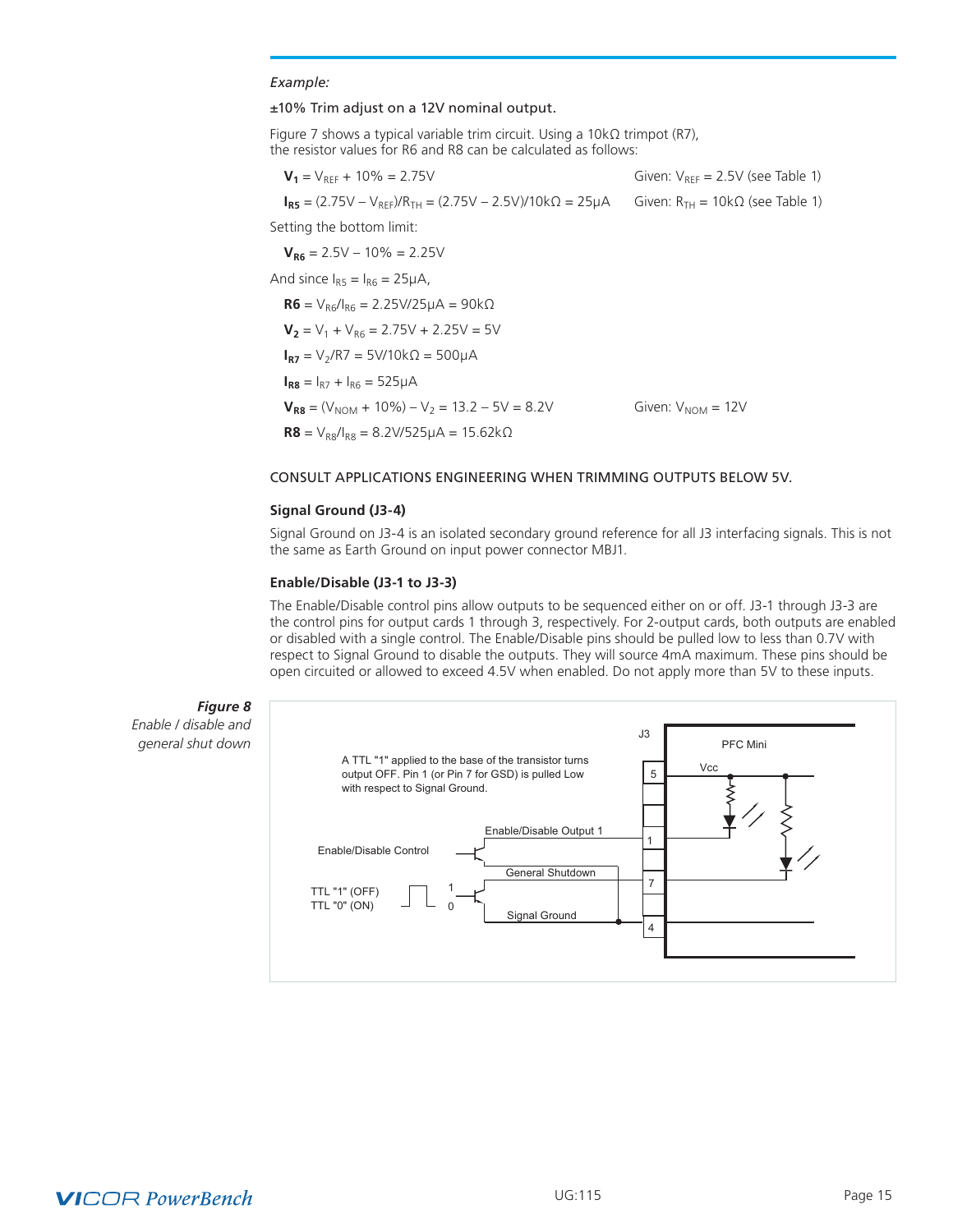# <span id="page-15-0"></span>**Enable / Disable Control of Maxi, Mini, Micro Series Module Arrays**

When using the enable / disable function on an output that consists of two or more Maxi/Mini series modules, it is necessary to connect the enable / disable pins of the corresponding module locations together such that both modules are commanded to turn ON or OFF simultaneously.

Example: S1 and S2 has been configured as a single output parallel array (see Figure 9)

In order to disable the 48V output, enable / disable 1 and 2 should be shorted together as shown in Figure 9. With enable / disable 1 and 2 connected together, a single switch can then be used to remotely enable and disable the output.

Note: For single-output Maxi/Mini series power supply configurations, the simplest method of remotely enabling and disabling the output is to use the General Shut Down (GSD) function.

*Figure 9 Enable / disable control of Maxi, Mini, Micro series module arrays*



#### **General Shutdown/GSD (J3-7)**

The GSD control pin on J3-7 allows simultaneous shut down of all outputs. This pin must be pulled down to less than 0.7V and will source 4mA maximum to shut down all outputs. The GSD pin should be open circuited or allowed to exceed 4.5V when not in use or when the outputs are to be enabled. Do not apply more than 5V to this input at any time. Normal open-circuit voltage is 1.5 – 3V with respect to signal ground.

#### **AC OK (J3-6)**

AC OK is an active high TTL-compatible signal and provides a status indication of the AC input power. It is on pin J3-6 and is capable of sinking 16mA maximum. This signal switches to a TTL "1" when the high-voltage bus exceeds low-line condition during turn on. Upon loss of input power, the bus voltage will drop, causing the AC OK signal to go low. A minimum of 3ms hold-up time is provided for a 1,200W load following the loss of the AC OK signal.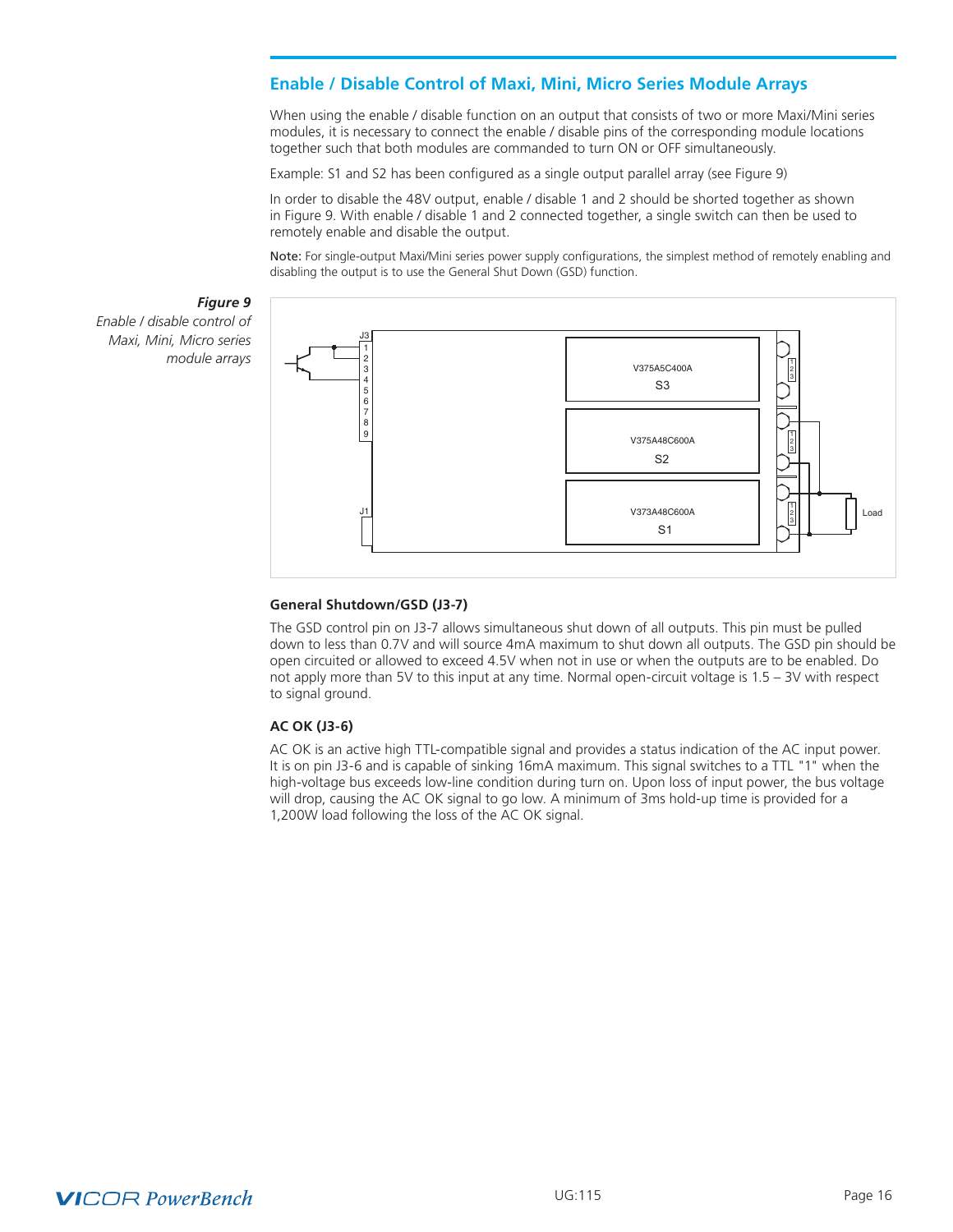

# **Auxiliary V<sub>cc</sub> +5V/0.3A (J3-5)**

The V<sub>CC</sub> on J3-5 is an auxiliary 5V regulated power source. It is +5V<sub>DC</sub> ±5% with respect to signal ground and can supply 300mA maximum. It is short-circuit proof, but if shorted all outputs will shut down through the enable / disable circuitry.



# **Single-Output Power Supplies (Arrays)**

The Vicor standard configuration for single-output power supplies is to set the left module (as seen from looking at the power supply output) as the controlling module of the array.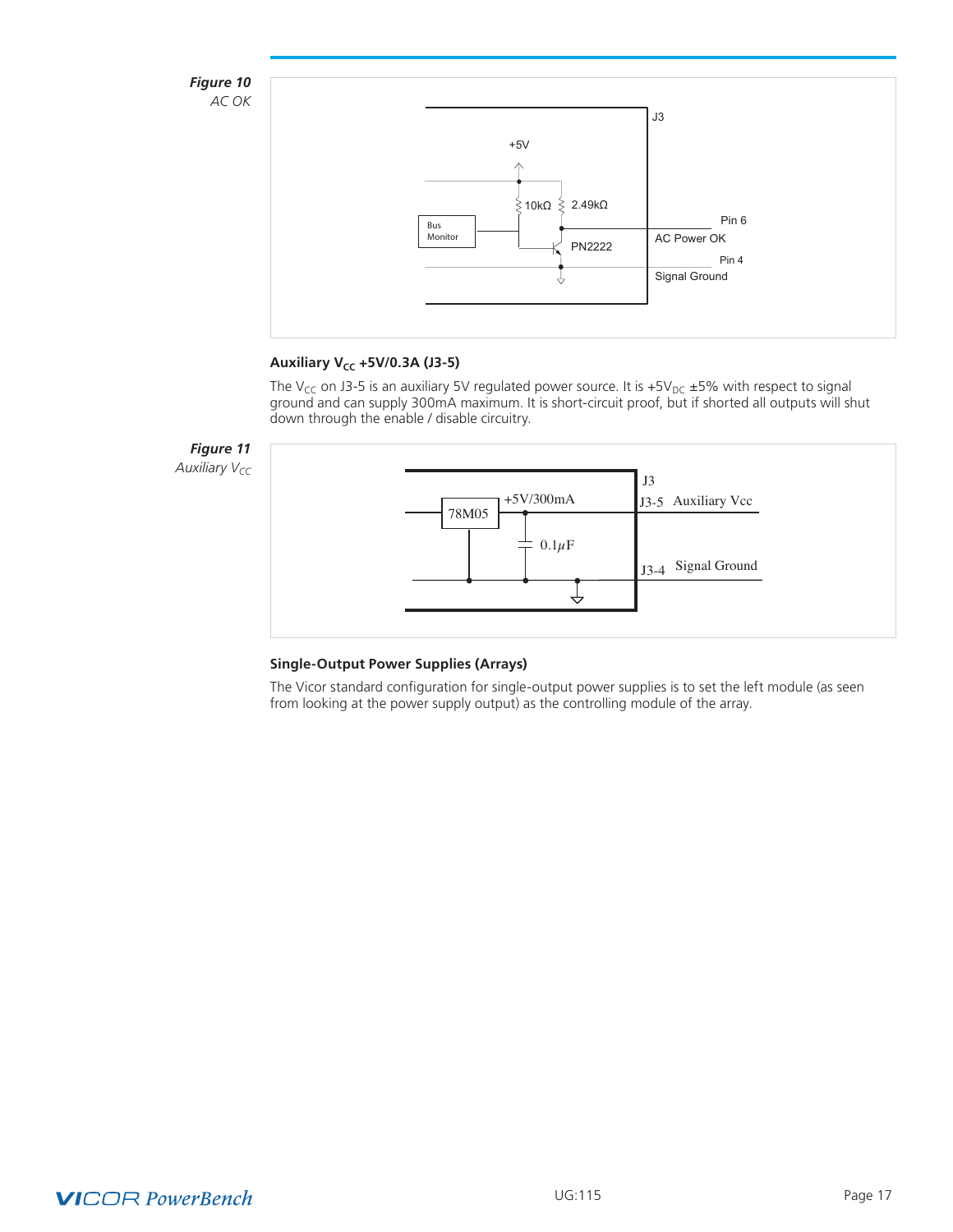# **Minor Changes for PFC Mini™ Shipped October 2005 Onwards**

As part of our philosophy of continuous improvement for the PFC Mini, Vicor made a number of changes to the unit. Usually such actions have no impact on form, fit, or function of the supplies. In this instance, the improvements required minor changes in the external appearance of the supply. The fans have been moved 0.62in and are now centered. The D-Sub logic connector has also been rotated 90 degrees. Please see the following photos for a visual comparison. No other external dimensions, mounting locations, or performance characteristics have been changed.

#### <span id="page-17-0"></span>*PFC Mini - without change*



#### *PFC Mini - with change*





# **How to Identify When Your Unit was Manufactured**

Serial numbers for Vicor products are determined as follows:

### **XXXXXXXMMYY**

**XXXXXXX** = Factory assigned

**MM** = Month of manufacture

**Y** = Last digit of year of manufacture

# **VICOR PowerBench**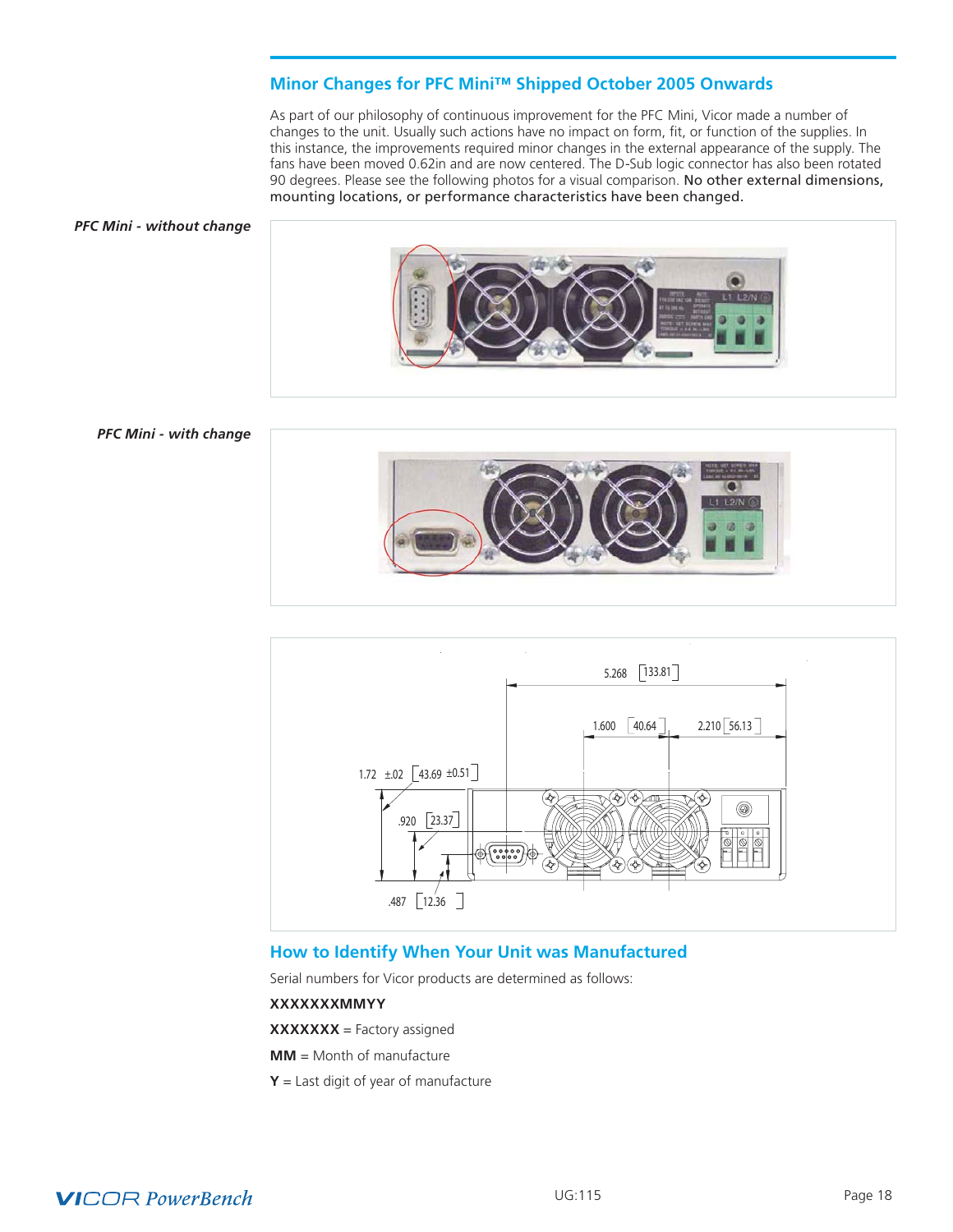# **PFC Mini™ Output Power vs. Input Voltage**

<span id="page-18-0"></span>







# **VICOR PowerBench**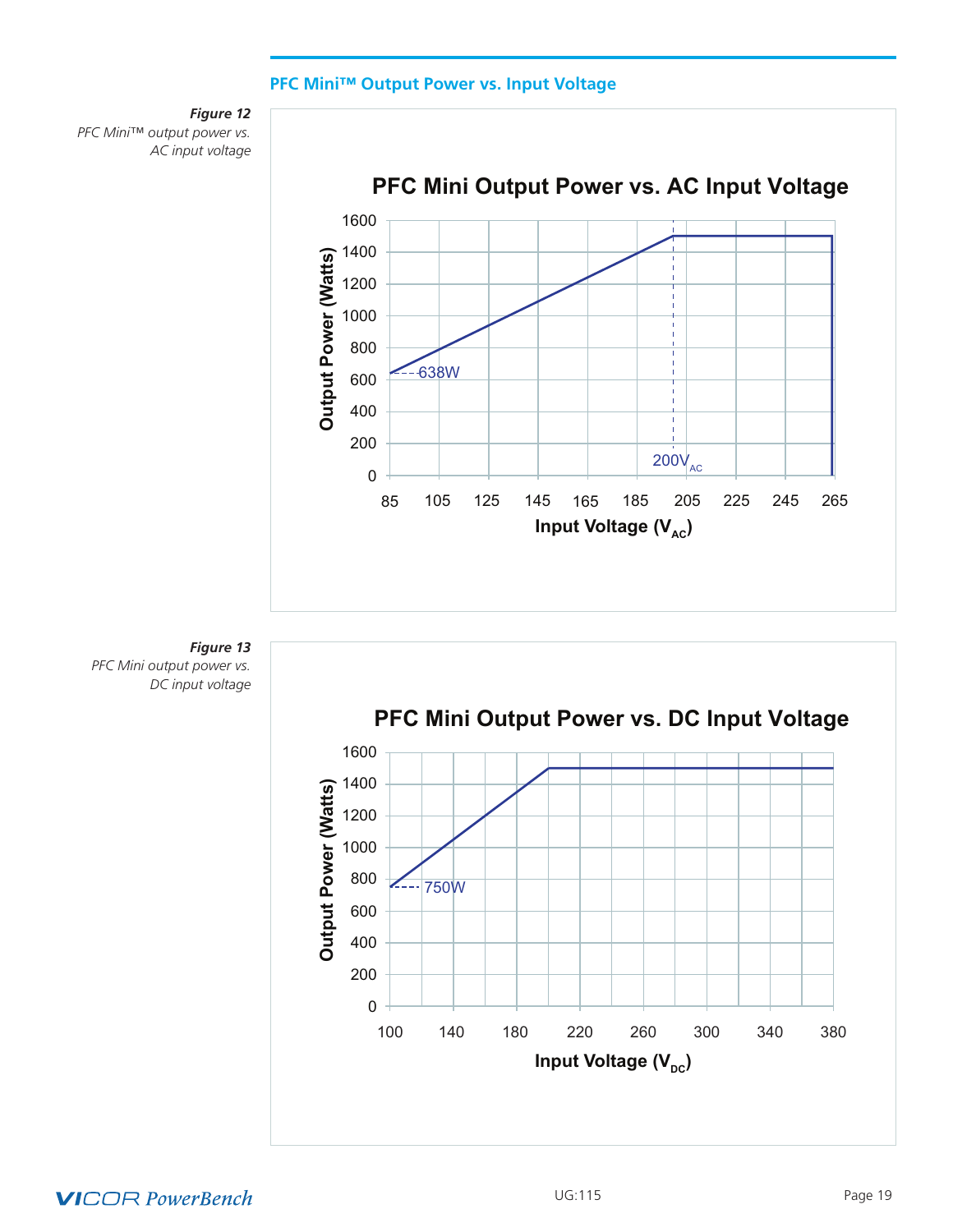# <span id="page-19-0"></span>**Specifications**

| General                                                           |                                                                                                                                                                                                                    |  |  |  |
|-------------------------------------------------------------------|--------------------------------------------------------------------------------------------------------------------------------------------------------------------------------------------------------------------|--|--|--|
| Number of Outputs                                                 | $1 - 6$                                                                                                                                                                                                            |  |  |  |
| Efficiency                                                        | $>80\%$                                                                                                                                                                                                            |  |  |  |
| Safety Approvals                                                  | cURus - UL 60950-1, CSA 60950-1;<br>cTÜVus - EN 60950-1, UL 60950-1, CSA 60950-1<br>CE Mark - Low Voltage Directive, 73/23/EEC amended by 93/68/EEC<br>Note: certain MI chassis may not carry all safety approvals |  |  |  |
| Maximum Output Power+<br>(+Not to exceed an input current of 10A) | $>800W$ at 115V <sub>AC</sub> ;<br>1,500W at 230 $V_{AC}$                                                                                                                                                          |  |  |  |

Note: Only PFC Minis™ populated with 12V Maxi modules are limited to 500W max. per slot. With 12V Mini modules, it is limited to 250W.

|                                                                                                         | Input                                                                                                                           |                                                                                 |  |  |
|---------------------------------------------------------------------------------------------------------|---------------------------------------------------------------------------------------------------------------------------------|---------------------------------------------------------------------------------|--|--|
| Input                                                                                                   | $85 - 264V_{AC}$ , 47 - 500Hz; 100 - 380V <sub>DC</sub>                                                                         |                                                                                 |  |  |
| Line/Load Regulation                                                                                    | VI-200™/VI-J00™: ±0.2% max, 10% to full load;<br>$\pm 0.5\%$ max, 0 - 10% load                                                  |                                                                                 |  |  |
| Line Regulation                                                                                         | Maxi/Mini: ±0.20% max to 0.3% max LL to HL, Full Load                                                                           |                                                                                 |  |  |
| Inrush Current                                                                                          | 8.5A <sub>PK</sub> at 115V <sub>AC</sub> ; 17A <sub>PK</sub> at 230V <sub>AC</sub>                                              |                                                                                 |  |  |
| Ride Through Time                                                                                       | 20ms at 1,200W load                                                                                                             |                                                                                 |  |  |
| Conducted EMI                                                                                           | VI-200/VI-J00 Ss:<br>EN55022 Class B                                                                                            | Maxi, Mini<br>(some configurations may meet Class B):<br><b>EN55022 Class A</b> |  |  |
|                                                                                                         | Mil-STD 461 will require external filter                                                                                        |                                                                                 |  |  |
| Power Factor                                                                                            | 0.99 at 115 $V_{AC}$ ; 0.95 at 230 $V_{AC}$                                                                                     |                                                                                 |  |  |
| Voltage Fluctuations and Flicker                                                                        | EN61000-3-3                                                                                                                     |                                                                                 |  |  |
| <b>ESD Susceptibility</b>                                                                               | EN61000-4-2, Level 3, Performance Criteria A                                                                                    |                                                                                 |  |  |
| RF Radiated Immunity, 10v/m                                                                             | EN61000-4-3, Performance Criteria A                                                                                             |                                                                                 |  |  |
| <b>Transient Burst Immunity</b>                                                                         | EN 61000-4-4, Level 3, Performance Criteria B                                                                                   |                                                                                 |  |  |
| Surge Immunity                                                                                          | EN 61000-4-5 Installation Class 3, Performance Criteria B                                                                       |                                                                                 |  |  |
| <b>RF Conducted Immunity</b>                                                                            | EN61000-4-6, Limit Class 3 Performance Criteria A                                                                               |                                                                                 |  |  |
| Voltage Dips and Interrupts                                                                             | EN61000-4-11                                                                                                                    |                                                                                 |  |  |
| Dielectric Withstand                                                                                    | Primary to Chassis GND = $2,121V_{DC}$<br>Primary to Secondary = $4,242V_{\text{nc}}$<br>Secondary to Chassis GND = $750V_{nc}$ |                                                                                 |  |  |
| MI Chassis Overvoltage and Transients<br>Compliant to Mil-STD 704 and 1399                              |                                                                                                                                 |                                                                                 |  |  |
| Note: See Vicor module specifications. A preload may be necessary for modules trimmed down below 90% of |                                                                                                                                 |                                                                                 |  |  |

Note: See Vicor module specifications. A preload may be necessary for modules trimmed down below 90% of normal output voltage.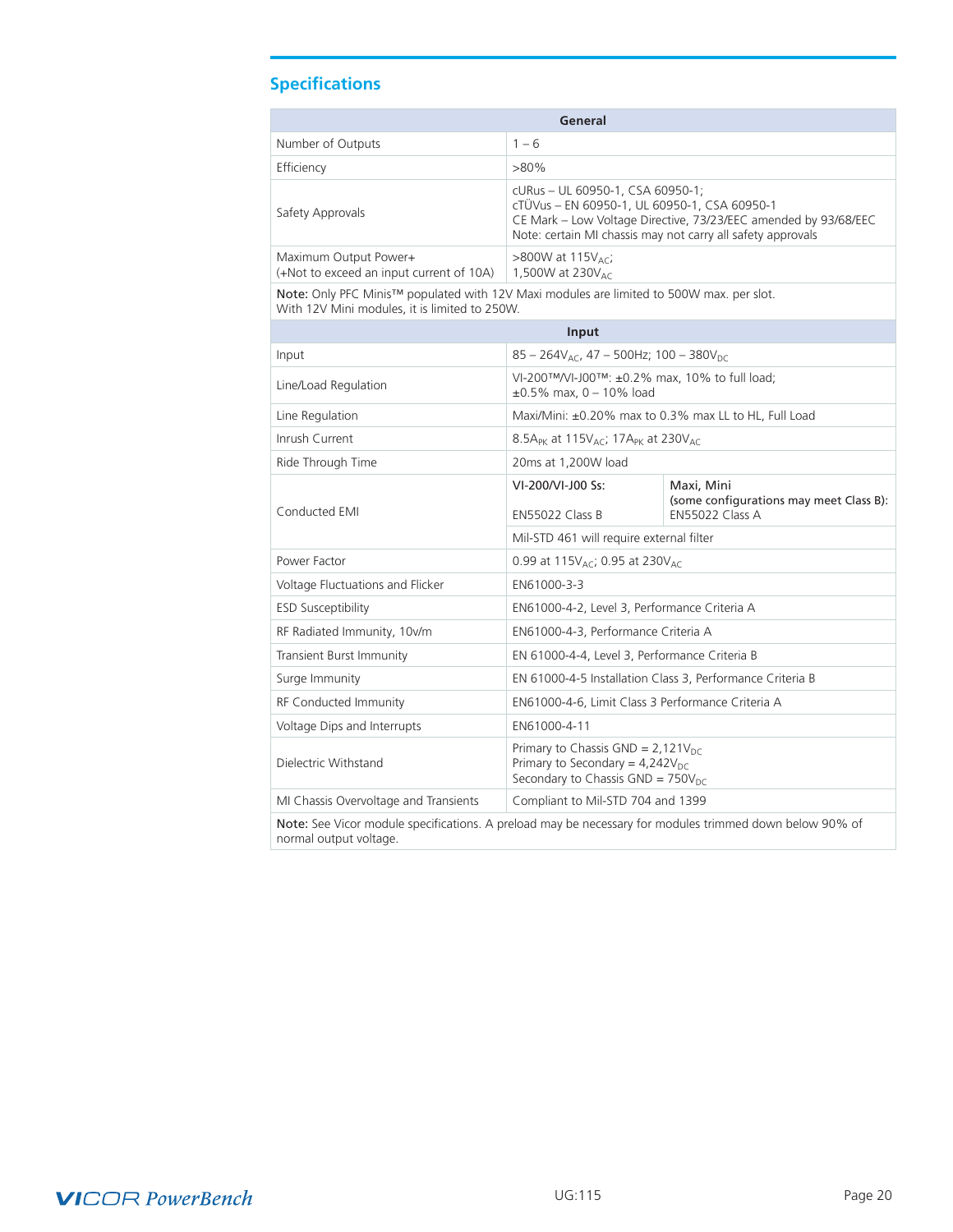# **Specifications (Cont.)**

| <b>Environmental</b>                                                                                              |                          |                                                                                                                                                                                   |                                              |                         |                                                         |  |  |
|-------------------------------------------------------------------------------------------------------------------|--------------------------|-----------------------------------------------------------------------------------------------------------------------------------------------------------------------------------|----------------------------------------------|-------------------------|---------------------------------------------------------|--|--|
| Storage Temperature                                                                                               | $-40$ to $+85^{\circ}$ C |                                                                                                                                                                                   |                                              |                         |                                                         |  |  |
| Operating Temperature<br><b>Full Power</b><br>Half Power                                                          |                          | $-20$ to $+45^{\circ}$ C <sup>[c]</sup> (-40 to $+45^{\circ}$ C optional with MI chassis)<br>-20 to +65°C (-40 to +65°C optional with MI chass)                                   |                                              |                         |                                                         |  |  |
| Specific temperature data on all module configurations can be obtained by contacting<br>Applications Engineering. |                          |                                                                                                                                                                                   |                                              |                         |                                                         |  |  |
| Shock and Vibration<br>(MI Chassis) Altitude                                                                      |                          | Mil-STD 810<br>Derate 2.6% total output power for each 1,000ft to a maximum<br>operating altitude of 15,000ft. Non-operating storage maximum<br>altitude is 40K. 75% maximum load |                                              |                         |                                                         |  |  |
| Humidity                                                                                                          |                          | $0 - 95%$ non condensing                                                                                                                                                          |                                              |                         |                                                         |  |  |
| Product Weight                                                                                                    |                          | $5.5$ lbs $(2, 5kg)$                                                                                                                                                              |                                              |                         |                                                         |  |  |
| Dimensions                                                                                                        |                          |                                                                                                                                                                                   | 1.72 x 6.0 x 12.2in [43,6 x 152,4 x 309,9mm] |                         |                                                         |  |  |
| Warranty <sup>[d]</sup>                                                                                           |                          | 2 years limited warranty.                                                                                                                                                         |                                              |                         | See vicorpower.com for complete warranty statement.     |  |  |
| Output                                                                                                            |                          |                                                                                                                                                                                   |                                              |                         |                                                         |  |  |
| VI-200™/VI-J00™ Modules                                                                                           |                          |                                                                                                                                                                                   |                                              |                         |                                                         |  |  |
| <b>Parameter</b>                                                                                                  | Min                      | Typ                                                                                                                                                                               | Max                                          | <b>Units</b>            | <b>Notes</b>                                            |  |  |
| Set-Point Accuracy <sup>[e]</sup><br>Load/Line Regulation<br>Load/Line Regulation                                 |                          | 0.5                                                                                                                                                                               | $\mathbf{1}$<br>$\pm 0.2$<br>$\pm 0.5$       | $\%$<br>$\%$<br>$\%$    | of $V_{NOM}$<br>10% to full load<br>No load to 10% load |  |  |
| Temperature Regulation                                                                                            |                          | 0.01                                                                                                                                                                              | 0.02                                         | $\%$ /°C                | Over rated temperature                                  |  |  |
| Long-Term Drift<br>Output Ripple & Noise:<br>$≤10V$ <sub>ΩΙ ΙΤ</sub><br>$>10V$ <sub>OUT</sub>                     |                          | 100<br>1.0                                                                                                                                                                        |                                              | mV<br>$\%$<br>$V_{OUT}$ | 20MHz bandwidth<br>20MHz bandwidth                      |  |  |
| Voltage Trim Range<br>VI-200/VI-J00 series slots                                                                  |                          | $50 - 110$                                                                                                                                                                        |                                              | $\%$<br>$V_{OUT}$       | $±10\%$ on 10 – 15V <sub>OUT</sub>                      |  |  |
| <b>Total Remote Sense</b><br>Compensation                                                                         | 0.5                      |                                                                                                                                                                                   |                                              | Volts                   | Autosense.<br>See Pages 8 & 14                          |  |  |
| OVP Set Point [f]                                                                                                 | 115                      | 125                                                                                                                                                                               | 135                                          | %<br>$V_{OUT}$          | Recycle Power                                           |  |  |
| Current Limit                                                                                                     | 105                      | 115                                                                                                                                                                               | 125                                          | $%$ of<br>$I_{MAX}$     | Auto Recovery                                           |  |  |
| <b>Short Circuit Current</b>                                                                                      | 20 (105 [g])             |                                                                                                                                                                                   | 130                                          | $\%$                    |                                                         |  |  |
| Overtemperature Limiting                                                                                          |                          |                                                                                                                                                                                   |                                              |                         | Not available on VI-J00                                 |  |  |

[c] 45°C is the maximum operating temperature. If one is using a Maxi/Mini module less than 24V output and more than 500W, the maximum operating temperature is 40°C.

[d] Opening, repairing or modifying the unit will void the warranty. If you have any problem with the power supply, please contact Customer Service at 1-800-735-6200. If the unit needs to be returned for inspection/analysis, an RMA number will be issued. All units must have a RMA number prior to return.

[e] For special, adjustable voltages and  $48V_{DC}$  outputs, maximum setpoint accuracy is 2% of  $V_{NOM}$ .

Note: See individual module data sheets for specific module specifications.

[f] 131% Nominal for Booster Modules. No OVP for VI-J00

[g] VI-J00 modules only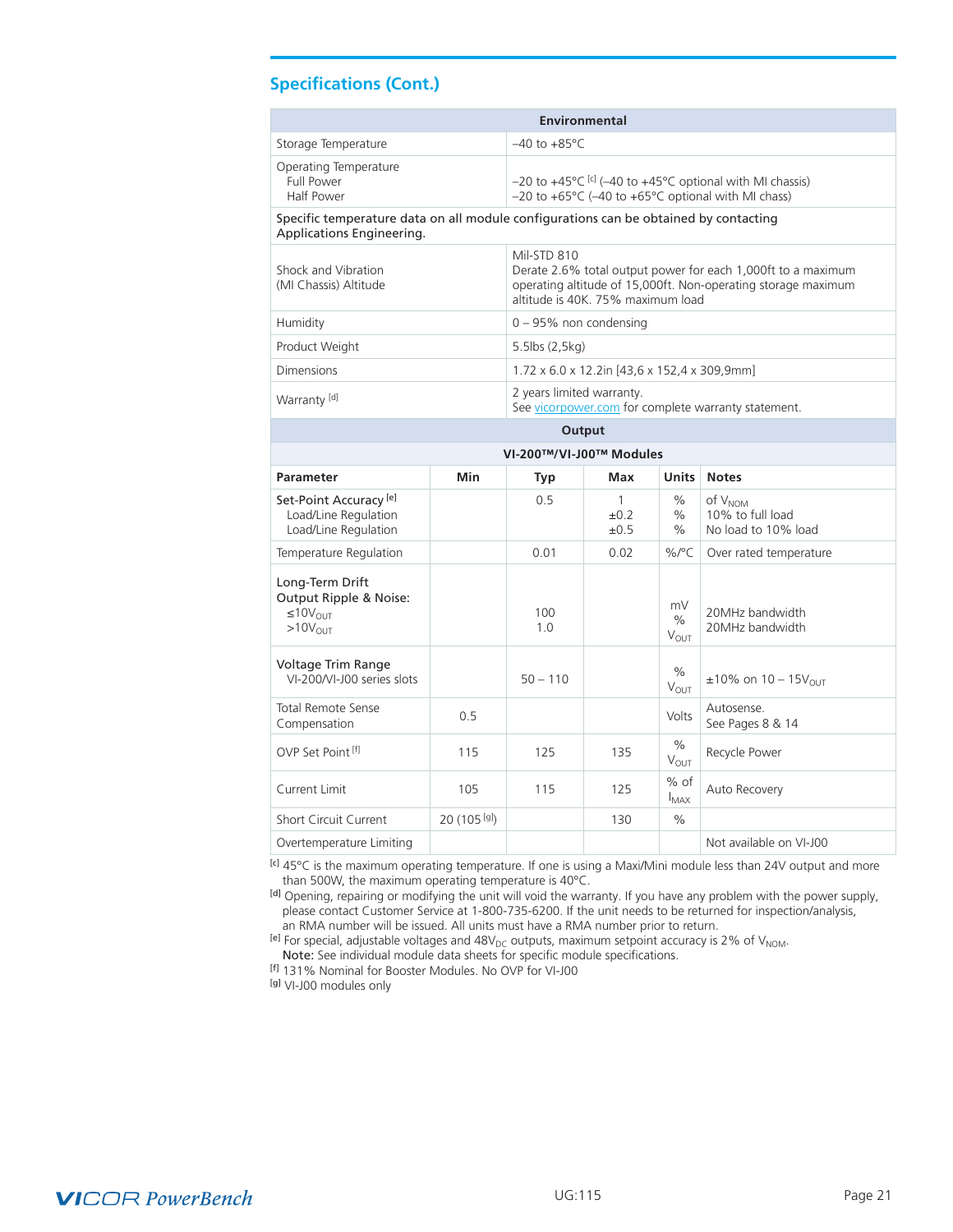| <b>Specifications (Cont.)</b> |  |
|-------------------------------|--|
|-------------------------------|--|

| Maxi, Mini, Micro Series Modules (Maxi and Mini Modules Only)                        |     |                        |       |                                      |                                                     |  |
|--------------------------------------------------------------------------------------|-----|------------------------|-------|--------------------------------------|-----------------------------------------------------|--|
| <b>Parameter</b>                                                                     | Min | Typ                    | Max   | <b>Units</b>                         | <b>Notes</b>                                        |  |
| Set-Point Accuracy <sup>[e]</sup><br>Load Regulation                                 |     | $\pm 0.5$<br>$\pm 0.1$ | ±1    | $%$ of $V_{NOM}$<br>$%$ of $V_{NOM}$ | See module design guide<br>for exact specifications |  |
| Temperature Regulation                                                               |     | 0.002                  | 0.005 | %/°C                                 | $-20$ to $100^{\circ}$ C                            |  |
| Long-Term Drift<br>Output Ripple & Noise:<br>$\leq 10V_{\text{OUT}}$<br>$>10V_{OUT}$ |     | 100<br>1.0             |       | mV<br>$%$ $V_{OUT}$                  | 20MHz bandwidth<br>20MHz bandwidth                  |  |
| Voltage Trim Range<br>Maxi/Mini Slots                                                |     | $10 - 110$             |       | % $V_{\text{OUT}}$                   | Preload may be required                             |  |
| <b>Total Remote-Sense</b><br>Compensation                                            | 0.5 |                        |       | Volts                                | Autosense.<br>See Pages 8 & 14                      |  |
| <b>OVP Set Point</b>                                                                 | 112 |                        | 135   | % $V_{\text{OUT}}$                   | Recycle Power                                       |  |
| Current Limit                                                                        |     | 115                    | 135   | $%$ of $I_{MAX}$                     | Auto Recovery                                       |  |
| Overtemperature Limiting                                                             | 100 | 115                    |       |                                      | MMM OTL is non-latching                             |  |

**[c]** 45°C is the maximum operating temperature. If one is using a Maxi/Mini module less than 24V output and more than 500W, the maximum operating temperature is 40°C.

**[d]** Opening, repairing or modifying the unit will void the warranty. If you have any problem with the power supply, please contact Customer Service at 1-800-735-6200. If the unit needs to be returned for inspection/analysis, an RMA number will be issued. All units must have a RMA number prior to return.

**[e]** For special, adjustable voltages and 48V<sub>DC</sub> outputs, maximum setpoint accuracy is 2% of V<sub>NOM</sub>. Note: See individual module data sheets for specific module specifications.

**[f]** 131% Nominal for Booster Modules. No OVP for VI-J00

**[g]** VI-J00 modules only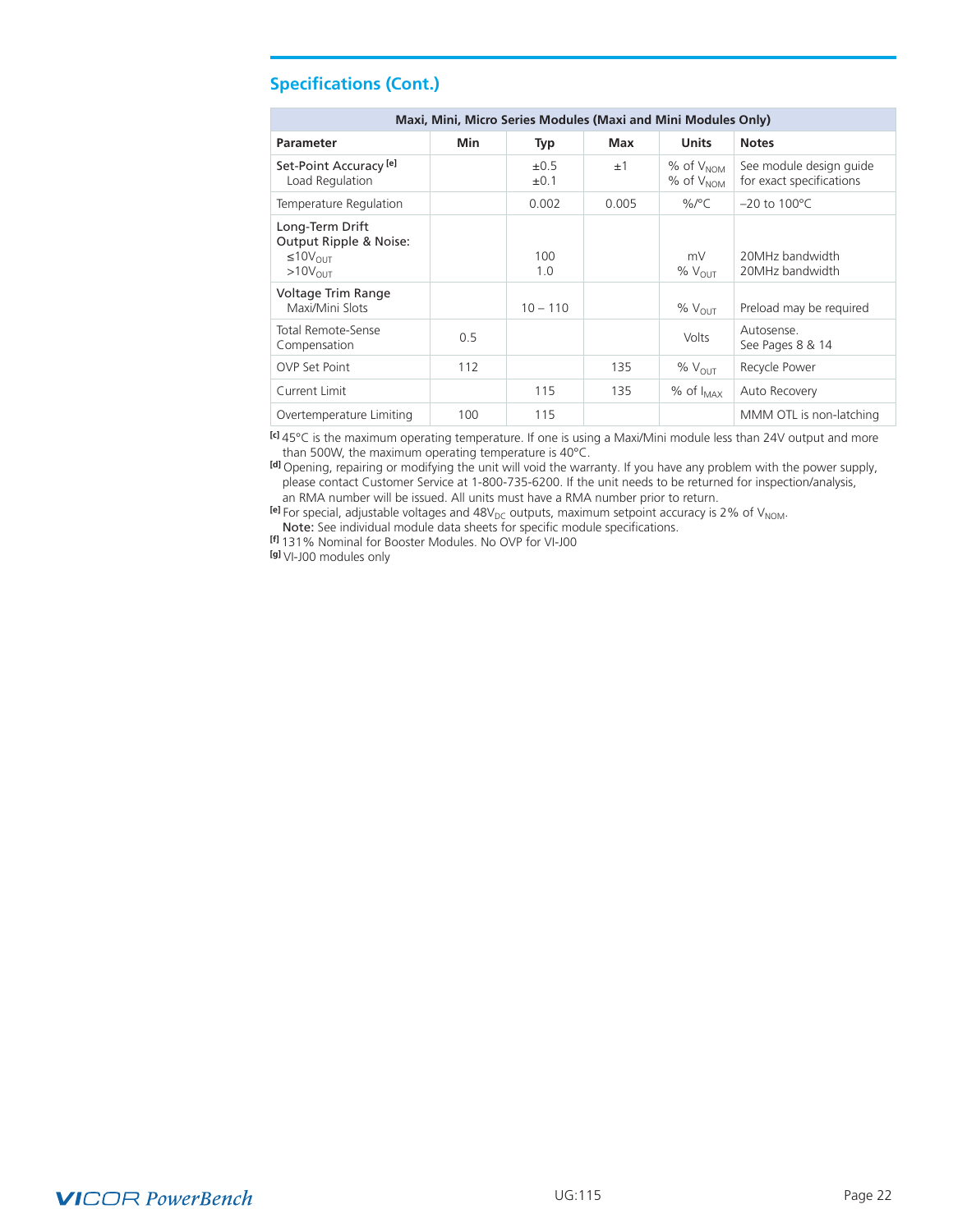# <span id="page-22-0"></span>**Current Share Boards – Optional Feature**

"Current Sharing" also known as load sharing, is the ability to divide the output current evenly across all active power supplies. This greatly reduces stresses on each power supply and allows them to run cooler, resulting in higher reliability. Standard "Current Sharing" techniques typically utilize shunt resistors or Hall-Effect devices to measure the current from each power supply. Power-shunt resistors continually dissipate power and require cooling especially when dealing with high output currents of >100A. Hall-Effect devices measure magnetic fields generated by current flowing through a conductor and, although they dissipate no power, they tend to be large and expensive.

First developed by Vicor engineering for paralleling MegaPAC™ supplies, the box-to-box current share board or CSB allows two or more Vicor power supplies to current share by utilizing the inherent voltage drop produced in the negative output return cable. This eliminates the need for additional shunt resistors or expensive Hall-Effect devices and provides a simple 5-wire connection method to achieve a ±1mV accuracy between the negative output power rails. This accuracy translates to a 1% current sharing if there is a total of 100mV conductional voltage drop in the negative return path.

Constructed as a current source to drive the trim pin of a Vicor module, the design uses an accurate comparator circuit to monitor the power returns. In addition, the circuit is unidirectional and can only trim an output voltage up. The benefit is that only the supply that is supporting less current is adjusted up. This action balances the currents to the load by matching the output voltages of the supplies. In the case of one supply failing, the circuit will attempt to trim the failed supply only. This will leave the remaining functional supply alone to provide power to the load at its nominal voltage. Thus the circuit also offers simple redundancy. In addition, because CSB functions as a current source, the trim outputs (T1 and T2) of the CSB can be placed in parallel to create a summing node. This allows current sharing between more than two supplies by paralleling the T2 output of one CSB circuit with the T1 output of the next CSB.

Please note: The CSB is not intended for use in Hot-Swap applications.



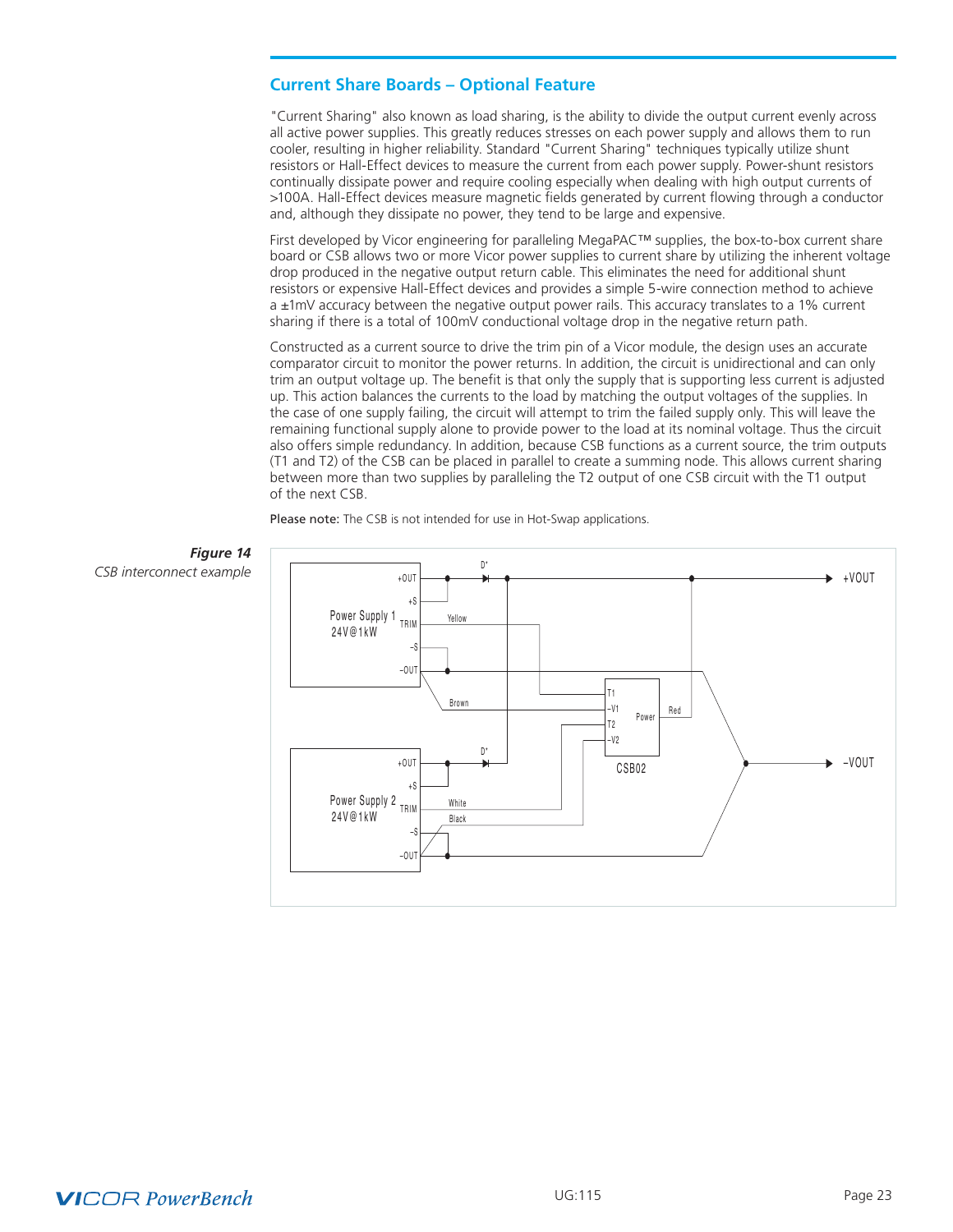# **Current Share Boards – Optional Feature (Cont.)**

#### **Requirements:**

- **1.** For proper operation, the power supplies being paralleled should be enabled at the same time.
- **2.** –OUT conductors must be of equal length and wire gauge. Separate –OUT conductors must be used from each supply to the load, or the use of a "Y" connection to a common point must be used as shown in Figure 1. Each leg of the "Y" must have a minimum of a few millivolts of drop in order for proper operation. 50 – 100mV of drop will provide from 5 to 1% accuracy.
- **3.** –V1 and –V2 for all box-to-box circuits must be connected directly at the negative output power studs or terminals to achieve accurate current sharing.
- **4.** D\* can be added if redundancy is needed. If redundancy is not required, D\* can be replaced with direct wire connections.
- **5.** When using D<sup>\*</sup>, the Power input should be connected on the cathode side of the paralleling diodes as shown in Figure 14.
- **6.** Terminate Sense Leads either locally or remotely as shown in Figure 1.
- **7.** For paralleling more than two supplies consult Applications Engineering for assistance.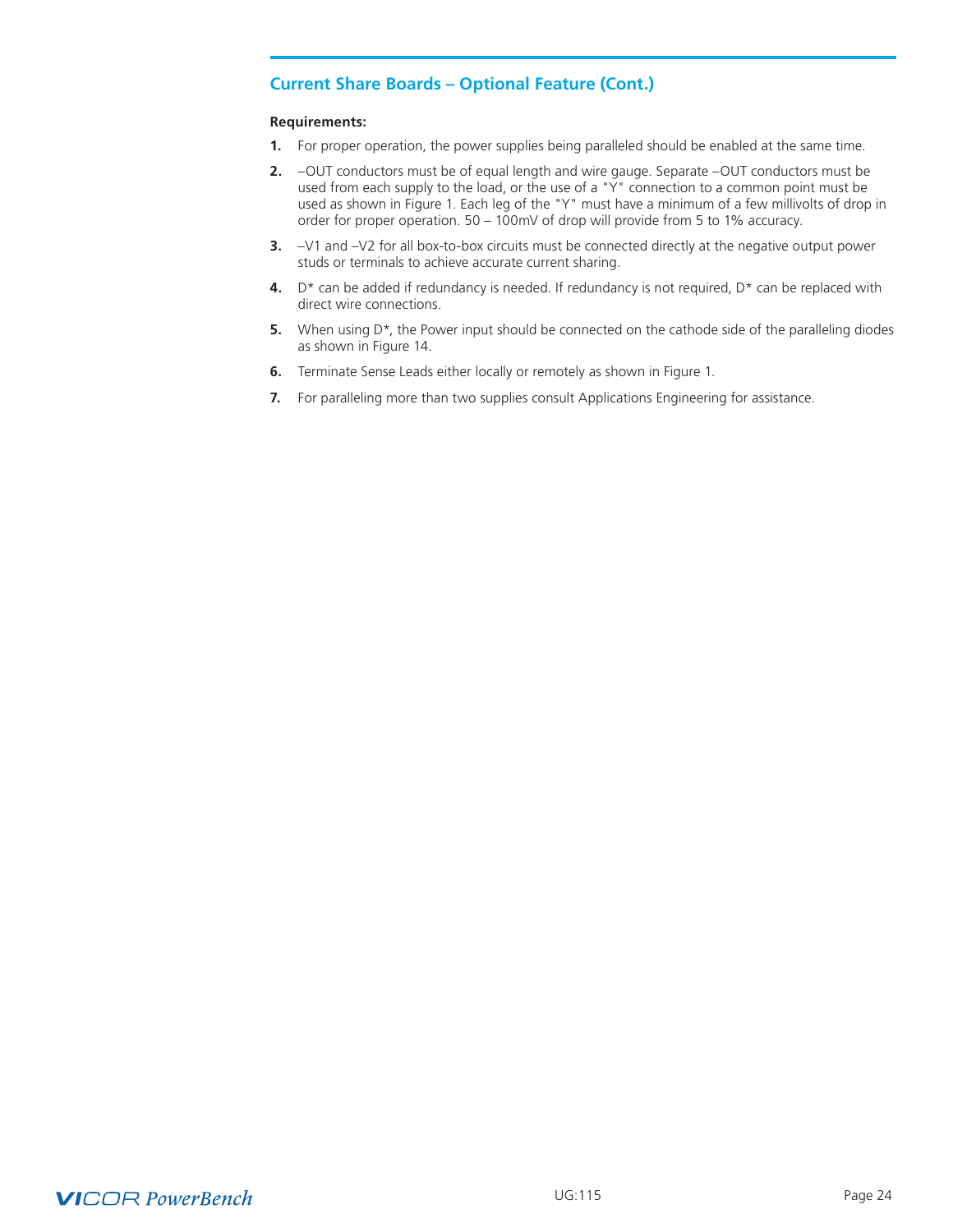

# **Specifications:**

- **1.** Power:  $2 50V_{DC}$  at 5mA maximum.
- **2.** Accuracy:  $\pm 1$ mV between  $-V_{OUT}$  connections.
- **3.** Output current when not trimming up: ±1µA (VI-200/J00), ±5µA (Maxi, Mini, Micro series).
- **4.** Use four non-plated through holes with standoffs for mounting.
- **5.** CSB01 MUST be used for current sharing VI-200™/VI-J00™ series converters (VI-200/J00).
- **6.** CSB02 MUST be used for current sharing Maxi, Mini, Micro series converters (Maxi, Mini and Micros).

PLEASE NOTE: THE CSB IS NOT INTENDED FOR HOT-SWAP APPLICATIONS.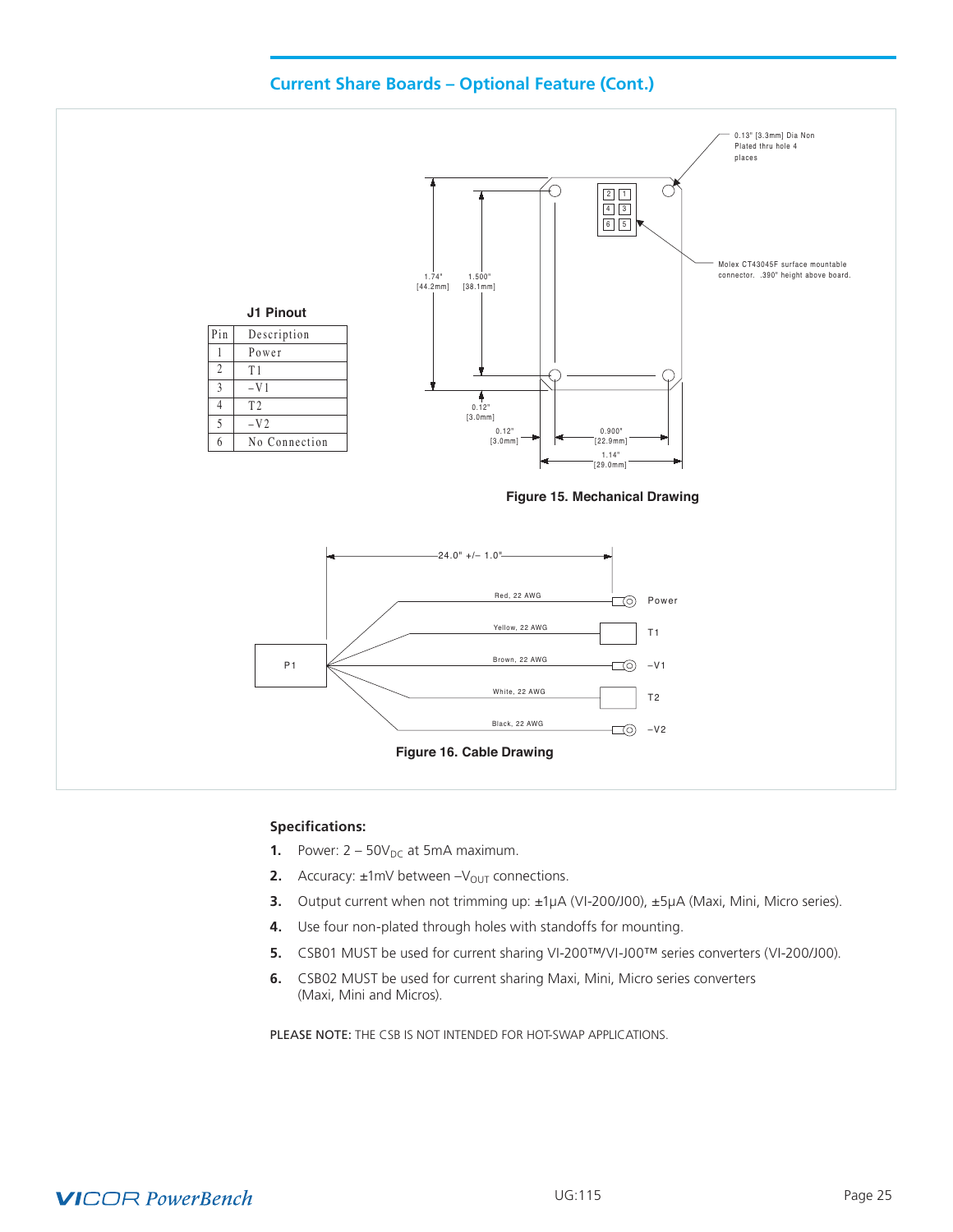# <span id="page-25-0"></span>**Low-Leakage Version**

(Available upon request)

If low leakage is required, Vicor has a PFC Mini™ model variant (must be requested). This model enables the user to meet various additional specifications. The advantage of the low-leakage PFC Mini power supply is in multiple power supply systems that have one AC input. This option will lower the input leakage current for these products to 500μA or less (may vary if Maxi, Mini, Micro series modules are used. Contact Applications Engineering for more details.) An additional external EMI filter is typically required.

#### **How Low-Leakage is Obtained**

Low leakage is obtained with the removal of the "Y" capacitors from within the EMI filter of the PFC Mini. This reduces the leakage current from the AC input to AC ground (chassis) to below 500μA. At the same time, since the "Y" capacitors are a vital component of the EMI filter, without them, the EMI will go up. When this happens, the unit may no longer meet Vicor published specifications for conducted EMI. In order to reduce the EMI to within an acceptable limit, an additional external EMI filter may be required. All safety agency certifications for the PFC Mini remains intact. <sup>[h]</sup> Contact Applications Engineering for more information.

[h] Please note that the PFC Mini (including low leakage version) is NOT UL2601 compliant.

# **Low Output Ripple**

If output ripple of 10mV<sub>P-P</sub> or 0.15% (whichever is greater) is required, a PFC Mini with RAM<sup>™</sup> modules can be configured if the maximum output power per output does not exceed 100W. If this configuration is required, please contact: [apps@vicorpower](mailto:apps%40vicorpower.com?subject=Configuration%20Required).com to have it configured.

If there are space restrictions, an external RAM™/µRAM™ can also be used.

# **Office Environment Fan**

A PFC Mini using an office environment fan is available. Please note that the maximum output power for this version is 1,200W. The maximum output power per slot is limited to 500W.

# **Molex Connector Limitation**

Please note that those PFC Mini configurations that use Molex connectors are limited to 9A/pin (27A per output). This is a Molex connector limitation, NOT a module power limitation.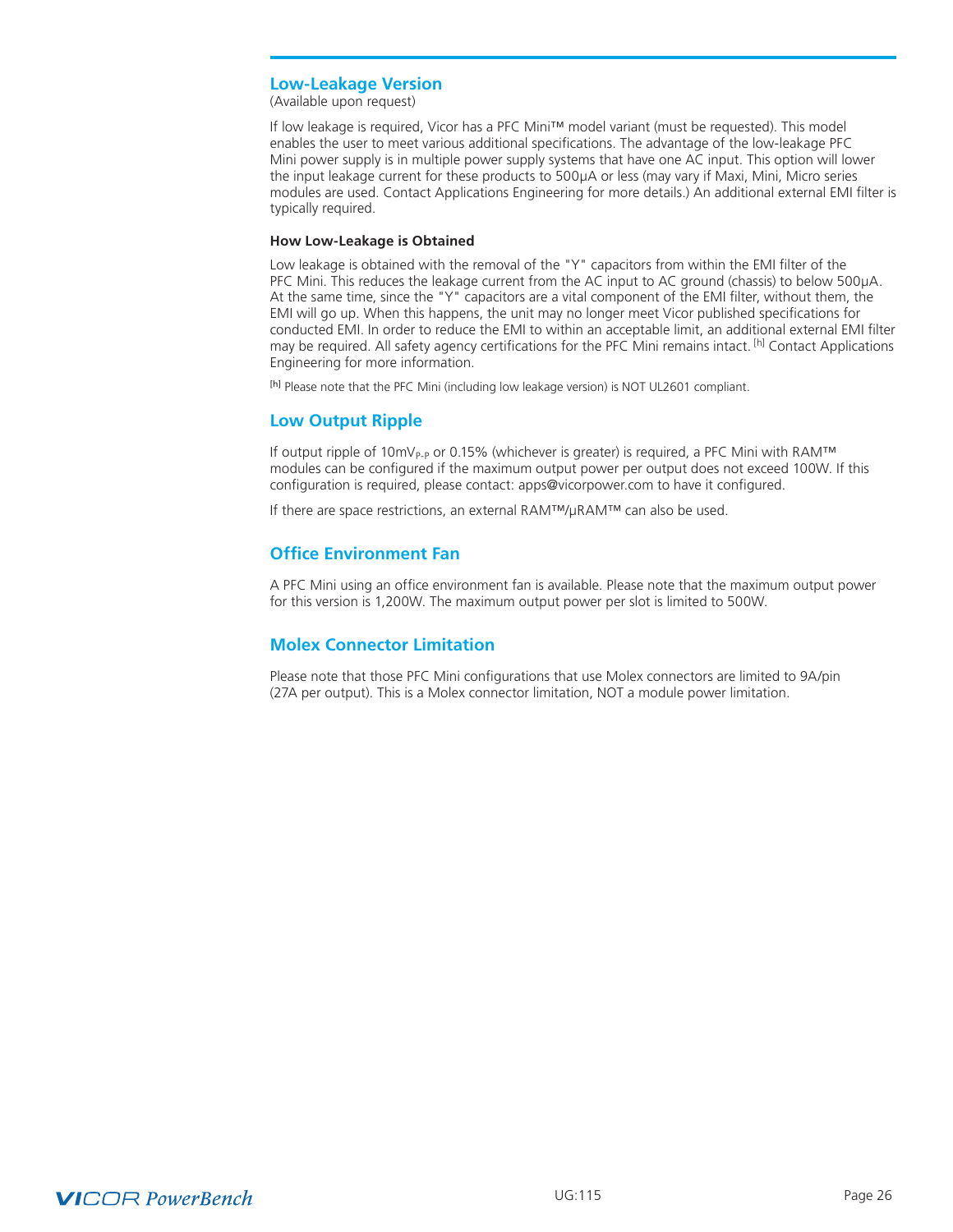For more information about this or other Vicor products, or for assistance with component-based power system design, contact the Vicor office nearest you. Vicor comprehensive line of power solutions includes modular, high-density DC-DC converters and accessory components, configurable power supplies, and custom power systems. Vicor designs and builds configurable power supplies incorporating Vicor high-density DC-DC converters and accessory components.

#### **This product line includes:**

#### *LoPAC™ FAMILY:*

- PFC MicroS™
- PFC Micro™
- PFC Mini™

### *MegaPAC™ FAMILY:*

- PFC MegaPAC™
- 4kW MegaPAC™
- 4kW MegaPAC-EL™ (Low Noise)
- PFC MegaPAC™ (High Power)
- PFC MegaPAC™ (Low Noise/High Power)
- PFC MegaPAC-EL™
- Autoranging MegaPAC™
- Mini MegaPAC™
- n ConverterPACs™

#### **Others:**

- FlatPAC-EN™
- PFC FrontEnd™
- n MicroPAC™
- Conduction Cooled MicroPAC™

Rugged COTS versions (MI) are available for the PFC Micro, PFC MicroS, PFC Mini, PFC MegaPAC, Standard MicroPAC and Conduction Cooled MicroPAC.